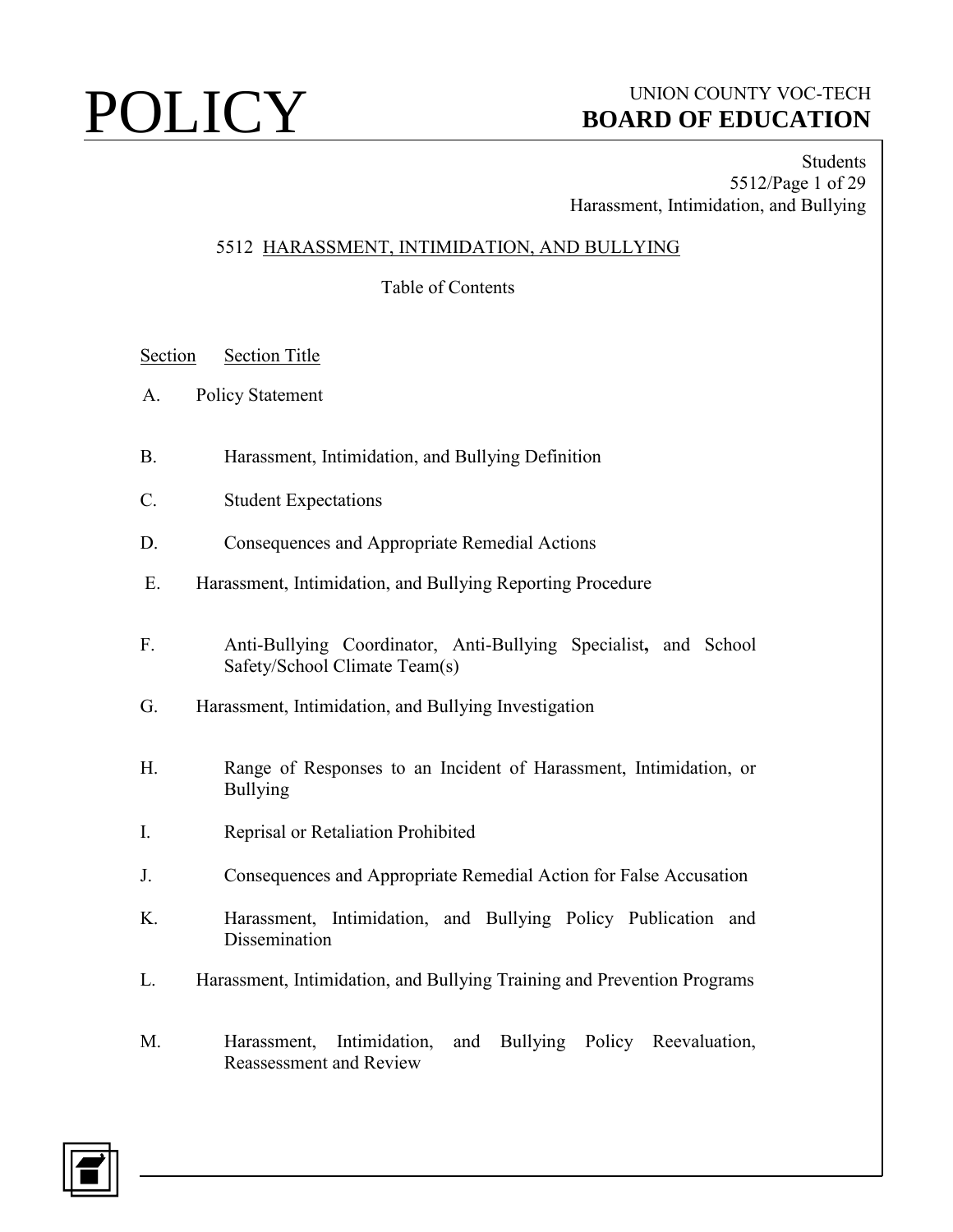Students 5512/Page 2 of 29 Harassment, Intimidation, and Bullying

- N. Reports to Board of Education and New Jersey Department of Education
- O.School and District Grading Requirements
- P. Reports to Law Enforcement
- Q. Collective Bargaining Agreements and Individual Contracts
- R. Students with Disabilities
- S. Approved Private Schools for Students with Disabilities (APSSD)

### *A. Policy Statement*

The Board of Education prohibits acts of harassment, intimidation, or bullying of a student. A safe and civil environment in school is necessary for students to learn and achieve high academic standards. Harassment, intimidation, or bullying, like other disruptive or violent behaviors, is conduct that disrupts both a student's ability to learn and a school's ability to educate its students in a safe and disciplined environment. Harassment, intimidation, or bullying is unwanted, aggressive behavior that may involve a real or perceived power imbalance. Since students learn by example, school administrators, faculty, staff and volunteers should be commended for demonstrating appropriate behavior, treating others with civility and respect, and refusing to tolerate harassment, intimidation, or bullying.

For the purposes of this Policy, the term "parent," pursuant to N.J.A.C.  $6A:16-1.3$ , means the natural parent(s) or adoptive parent(s), legal guardian(s), foster parent(s), or parent surrogate(s) of a student. Where parents are separated or divorced, "parent" means the person or agency which has legal custody of the student, as well as the natural or adoptive

parent(s) of the student, provided such parental rights have not been terminated by a court of appropriate jurisdiction.

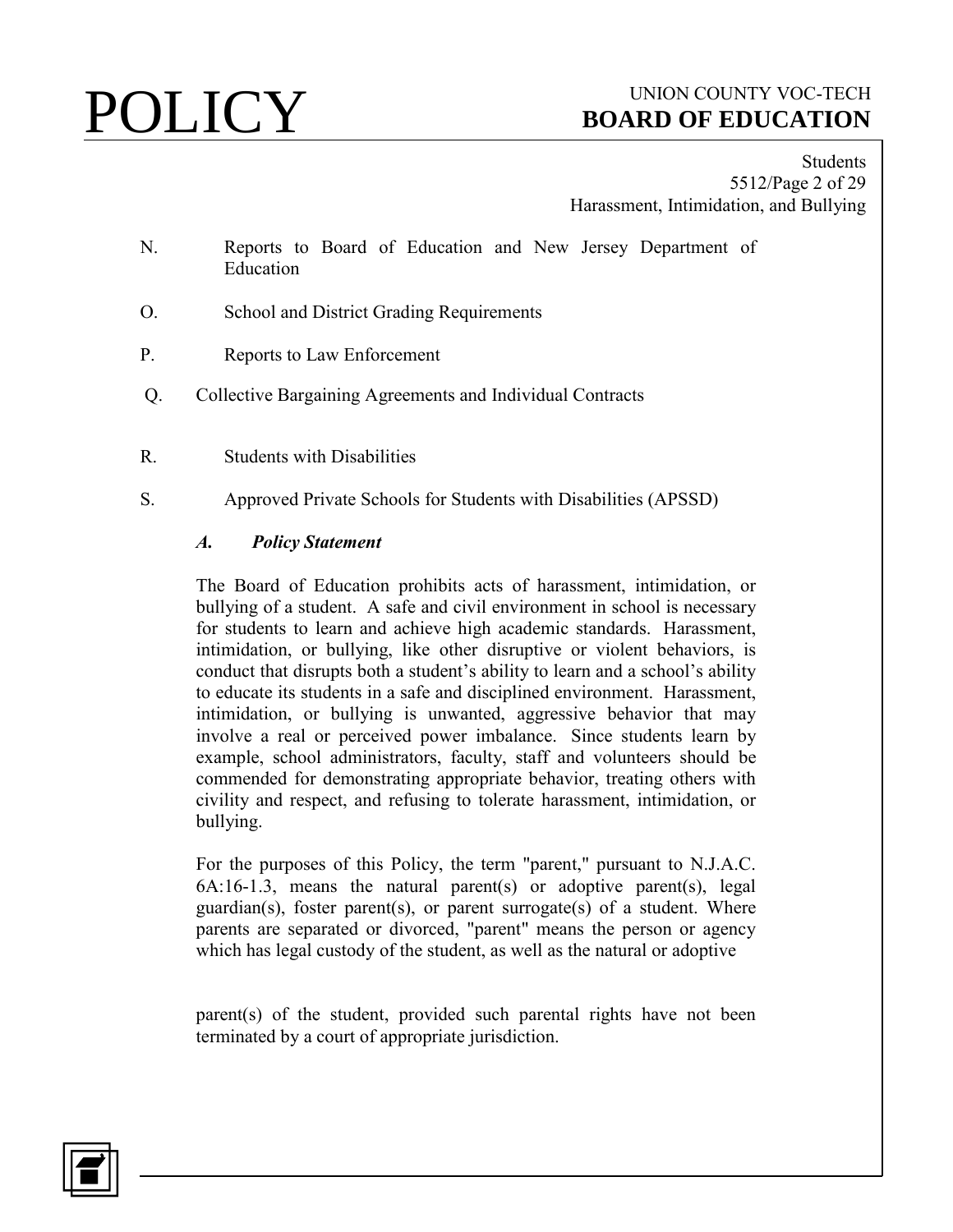**Students** 5512/Page 3 of 29 Harassment, Intimidation, and Bullying

## *B. Harassment, Intimidation, and Bullying Definition*

"Harassment, intimidation, or bullying" means any gesture, any written, verbal or physical act, or any electronic communication, as defined in N.J.S.A. 18A:37-14, whether it be a single incident or a series of incidents that:

- 1. Is reasonably perceived as being motivated by either any actual or perceived characteristic, such as race, color, religion, ancestry, national origin, gender, sexual orientation, gender identity and expression, or a mental, physical or sensory disability, or by any other distinguishing characteristic;
- 2. Takes place on school property, at any school-sponsored function, on a school bus, or off school grounds, as provided for in N.J.S.A. 18A:37-15.3;
- 3. Substantially disrupts or interferes with the orderly operation of the school or the rights of other students; and that
	- a. A reasonable person should know, under the circumstances, that the  $act(s)$  will have the effect of physically or emotionally harming a student or damaging the student's property, or placing a student in reasonable fear of physical or emotional harm to his/her person or damage to his/her property; or
	- b. Has the effect of insulting or demeaning any student or group of students; or
	- c. Creates a hostile educational environment for the student by interfering with a student's education or by severely or pervasively causing physical or emotional harm to the student.

Schools are required to address harassment, intimidation, and bullying occurring off school grounds, when there is a nexus between the harassment, intimidation, and bullying and the school (e.g., the harassment, intimidation, or bullying substantially disrupts or interferes with the orderly operation of the school or the rights of other students).

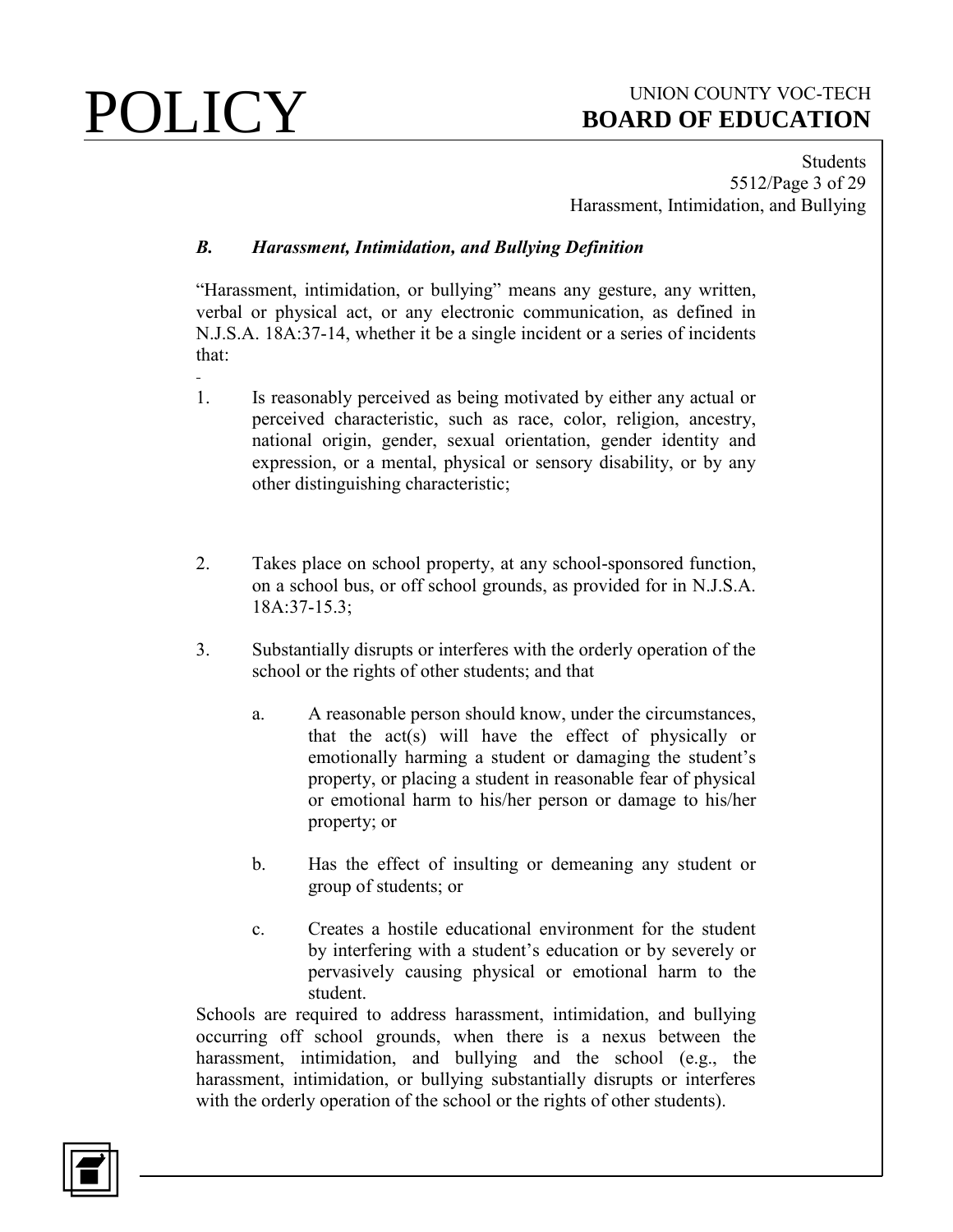Students 5512/Page 4 of 29 Harassment, Intimidation, and Bullying

"Electronic communication" means a communication transmitted by means of an electronic device, including, but not limited to: a telephone, cellular phone, computer, or pager.

## *C. Student Expectations*

The Board expects students to conduct themselves in keeping with their levels of development, maturity and demonstrated capabilities with proper regard for the rights and welfare of other students and school staff, the educational purpose underlying all school activities and the care of school facilities and equipment consistent with the Code of Student Conduct.

The Board believes that standards for student behavior must be set cooperatively through interaction among the students, parents, school employees, school administrators, school volunteers, and community representatives, producing an atmosphere that encourages students to grow in self-discipline. The development of this atmosphere requires respect for self and others, as well as for school district and community property on the part of students, staff, and community members.

Students are expected to behave in a way that creates a supportive learning environment. The Board believes the best discipline is self-imposed, and it is the responsibility of staff to use instances of violations of the Code of Student Conduct as opportunities to help studentslearn to assume and accept responsibility for their behavior and the consequences of their behavior. Staff members who interact with students shall apply best practices designed to prevent student conduct problems and foster students' abilities to grow in self-discipline.

The Board expects that students will act in accordance with the student behavioral expectations and standards regarding harassment, intimidation, and bullying, including:

1. Student responsibilities (e.g., requirements for students to conform to reasonable standards of socially accepted behavior; respect the

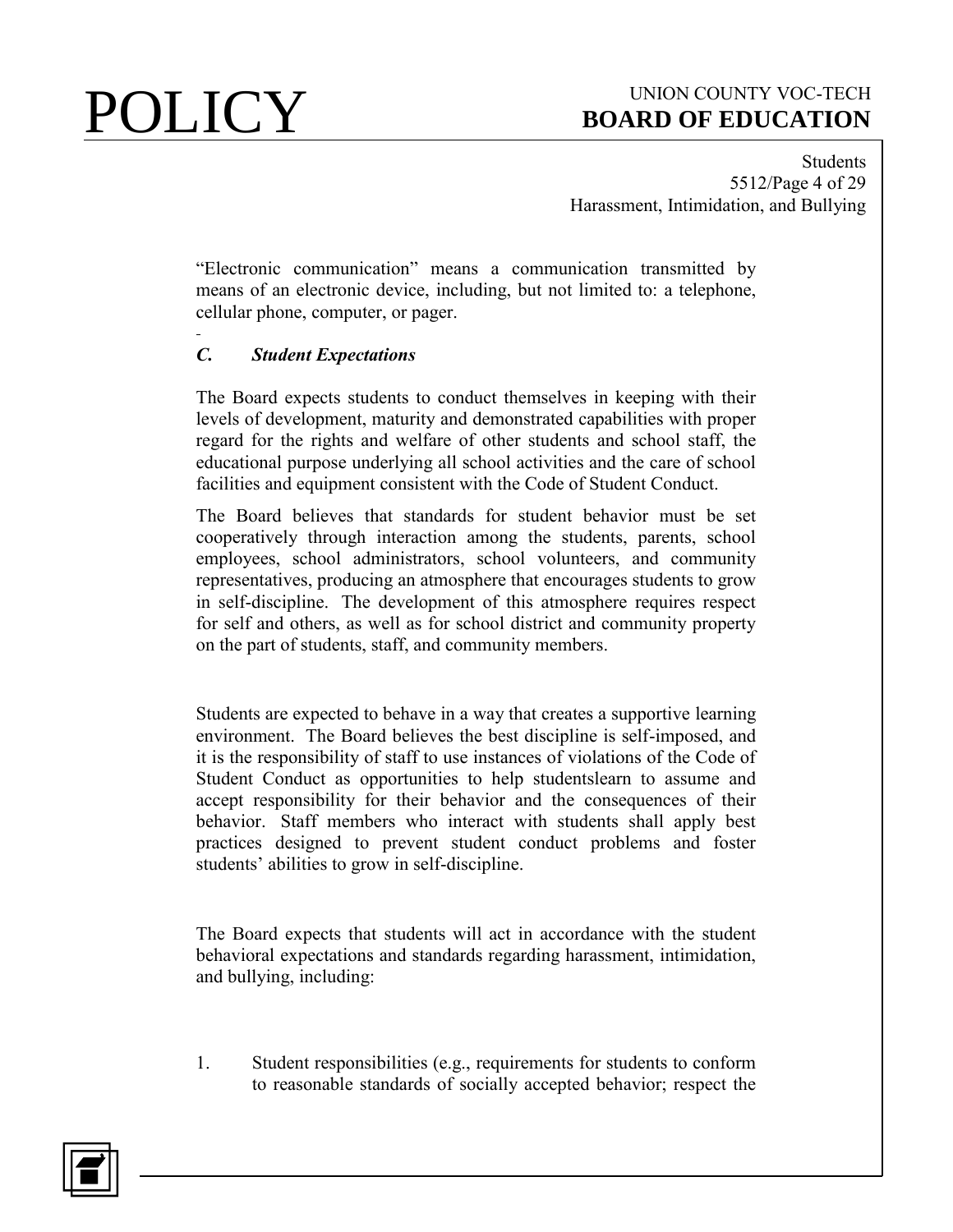**Students** 5512/Page 5 of 29 Harassment, Intimidation, and Bullying

person, property and rights of others; obey constituted authority; and respond to those who hold that authority);

- 2. Appropriate recognition for positive reinforcement for good conduct, self-discipline, and good citizenship;
- 3. Student rights; and
- 4. Sanctions and due process for violations of the Code of Student Conduct.

Pursuant to N.J.S.A. 18A:37-15(a) and N.J.A.C. 6A:16-7.1(a)1, the district has involved a broad-base of school and community members, including parents, students, instructional staff, student support services staff, school administrators, and school volunteers, as well as community organizations, such as faith-based, health and human service, business and law enforcement, in the development of this Policy. Based on locally determined and accepted core ethical values adopted by the Board, pursuant to N.J.A.C. 6A:16-7.1(a)2, the Board must develop guidelines for student conduct pursuant to N.J.A.C. 6A:16-7.1. These guidelines for student conduct will take into consideration the developmental ages of students, the severity of the offenses and students' histories of inappropriate behaviors, and the mission and physical facilities of the individual school(s) in the district. This Policy requires all students in the district to adhere to the rules established by the school district and to submit to the remedial and consequential measures that are appropriately assigned for infractions of these rules.

Pursuant to N.J.A.C. 6A:16-7.1, the Superintendent must annually provide to students and their parents the rules of the district regarding student conduct. Provisions shall be made for informing parents whose primary language is other than English.

The district prohibits active or passive support for acts of harassment, intimidation, or bullying. Students are encouraged to support other students who:

1. Walk away from acts of harassment, intimidation, and bullying when they see them;

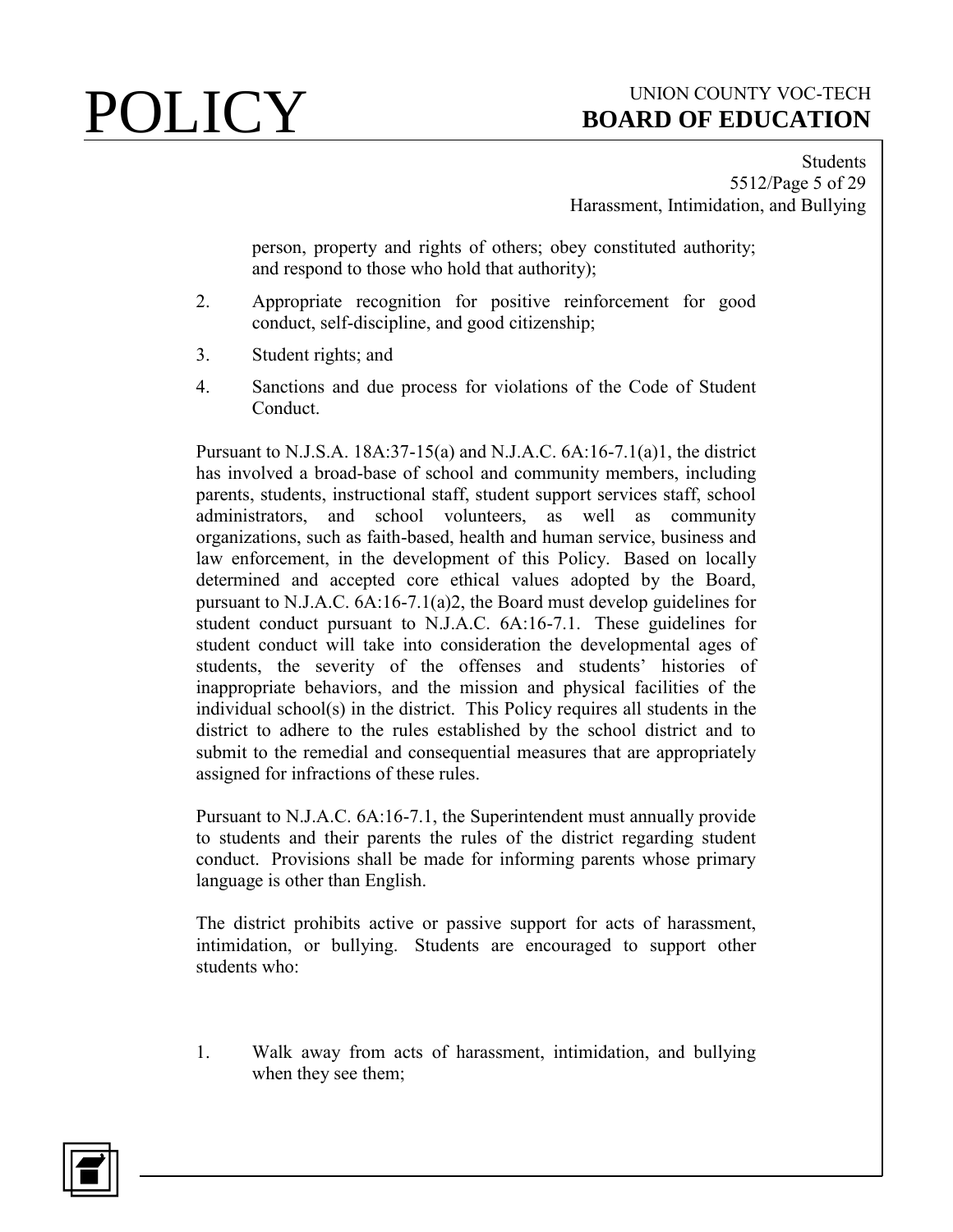# **POLICY** UNION COUNTY VOC-TECH **BOARD OF EDUCATION**

**Students** 5512/Page 6 of 29 Harassment, Intimidation, and Bullying

- 2. Constructively attempt to stop acts of harassment, intimidation, or bullying;
- 3. Provide support to students who have been subjected to harassment, intimidation, or bullying; and
- 4. Report acts of harassment, intimidation, and bullying to the designated school staff member.

## *D. Consequences and Appropriate Remedial Actions*

### Consequences and Appropriate Remedial Actions – Students

The Board of Education requires its school administrators to implement procedures that ensure both the appropriate consequences and remedial responses for students who commit one or more acts of harassment, intimidation, or bullying, consistent with the Code of Student Conduct. The following factors, at a minimum, shall be given full consideration by school administrators in the implementation of appropriate consequences and remedial measures for each act of harassment, intimidation, or bullying by students.

Appropriate remedial action for a student who commits an act of harassment, intimidation, or bullying that takes into account the nature of the behavior; the nature of the student's disability, if any, and to the extent relevant; the developmental age of the student; and the student's history of problem behaviors and performance. The appropriate remedial action may also include a behavioral assessment or evaluation including, but not limited to, a referral to the Child Study Team as appropriate; and supportive interventions and referral services, including those at N.J.A.C. 6A:16-8.

Factors for Determining Consequences **–** Student Considerations

1. Age, developmental and maturity levels of the parties involved and their relationship to the school district;

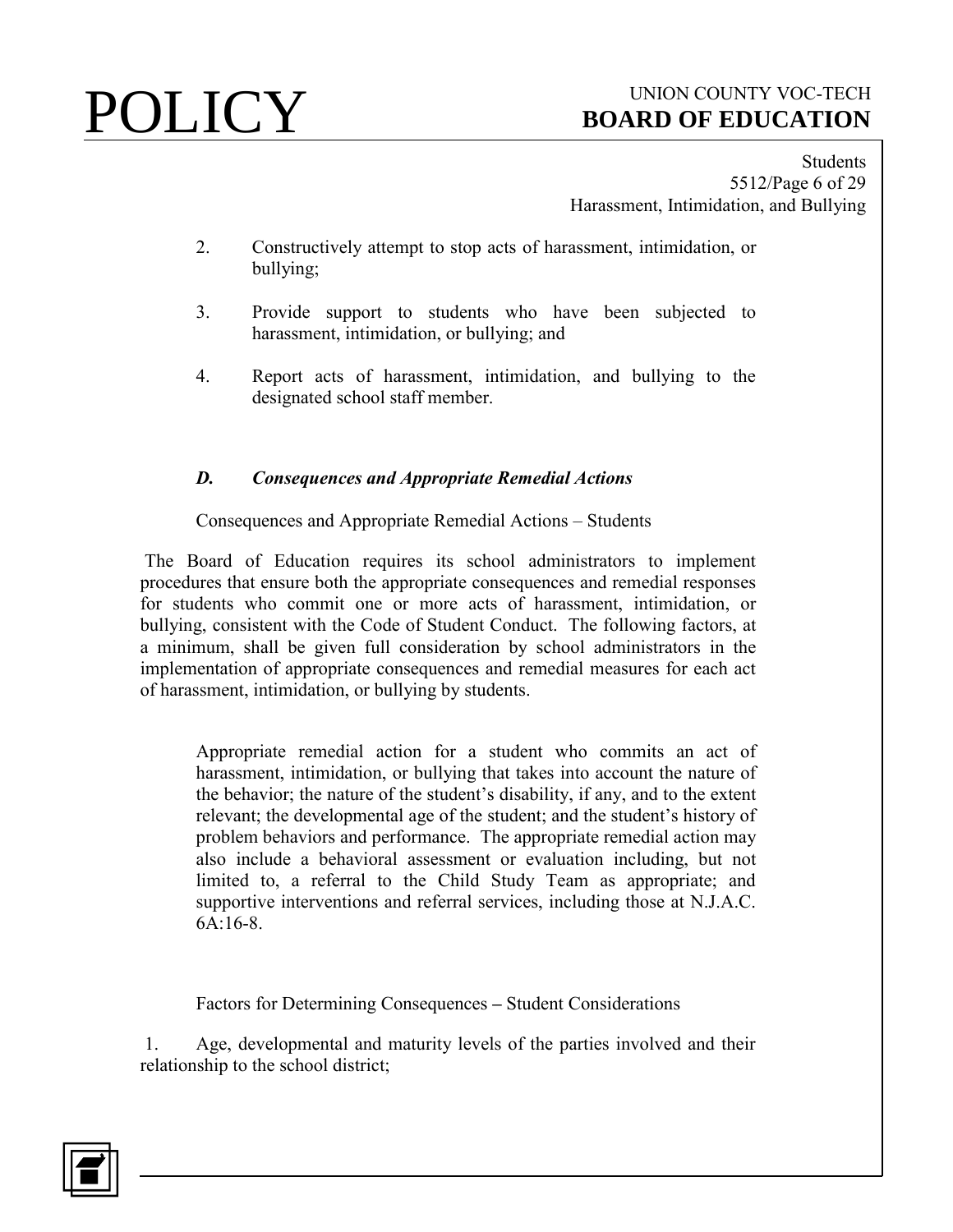**Students** 5512/Page 7 of 29 Harassment, Intimidation, and Bullying

- 2. Degrees of harm;
- 3. Surrounding circumstances;
- 4. Nature and severity of the behavior(s);
- 5. Incidences of past or continuing patterns of behavior;
- 6. Relationships between the parties involved; and
- 7. Context in which the alleged incidents occurred.

Factors for Determining Consequences – School Considerations

- 1. School culture, climate, and general staff management of the learning environment;
- 2. Social, emotional, and behavioral supports;
- 3. Student-staff relationships and staff behavior toward the student;
- 4. Family, community, and neighborhood situation; and
- 5. Alignment with Board policy and regulations/procedures.

Factors for Determining Remedial Measures

Personal

- 1. Life skill deficiencies;
- 2. Social relationships;
- 3. Strengths;
- 4. Talents;
- 5. Interests;
- 6. Hobbies;
- 7. Extra-curricular activities;
- 8. Classroom participation;
- 9. Academic performance; and
- 10. Relationship to students and the school district.

Environmental

- 1. School culture;
- 2. School climate;

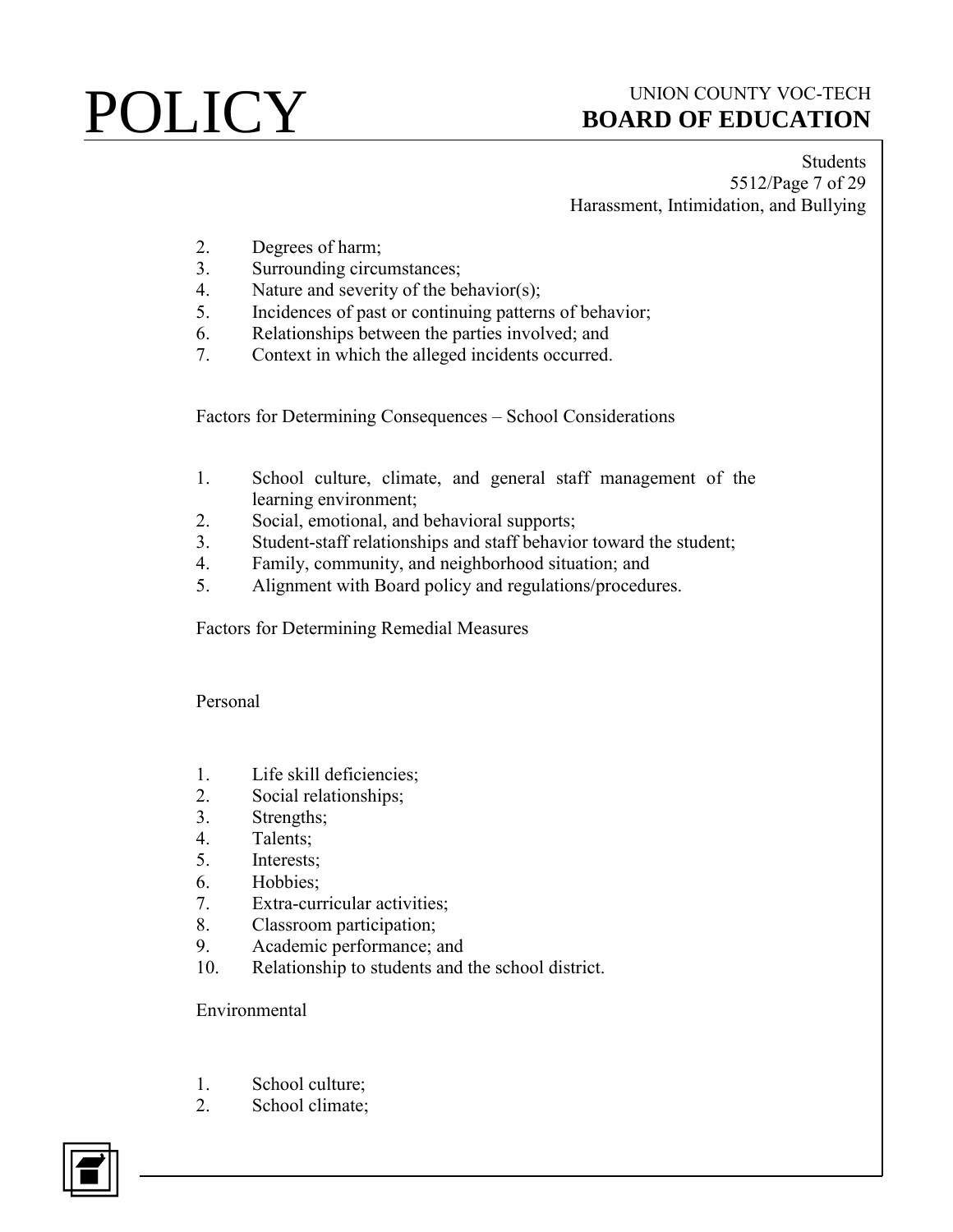**Students** 5512/Page 8 of 29 Harassment, Intimidation, and Bullying

- 3. Student staff relationships and staff behavior toward the student
- 4. General staff management of classrooms or other educational environments;
- 5. Staff ability to prevent and manage difficult or inflammatory situations;
- 6. Social-emotional and behavioral supports;
- 7. Social relationships;
- 8. Community activities;
- 9. Neighborhood situation; and
- 10. Family situation.

Consequences for a student who commits one or more acts of harassment, intimidation, or bullying may range from positive behavioral interventions up to and including suspension or expulsion of students, as set forth in the Board's approved Code of Student Conduct pursuant to N.J.A.C. 6A:16- 7.1. Consequences for a student who commits an act of harassment, intimidation, or bullying are those that are varied and graded according to the nature of the behavior; the nature of the student's disability, if any, and to the extent relevant;the developmental age of the student; and thestudent's historyof problem behaviors and performance consistent with the Board's approved Code of Student Conduct and N.J.A.C. 6A:16-7, Student Conduct. The use of negative consequences should occur in conjunction with remediation and not be relied upon as the sole intervention approach.

Remedial measures shall be designed to correct the problem behavior, prevent another occurrence of the problem, protect and provide support for the victim of the act, and take corrective action for documented systemic problems related to harassment, intimidation, or bullying. The consequences and remedial measures may include, but are not limited to, the examples listed below:

Examples of Consequences

- 1. Admonishment;
- 2. Temporary removal from the classroom;

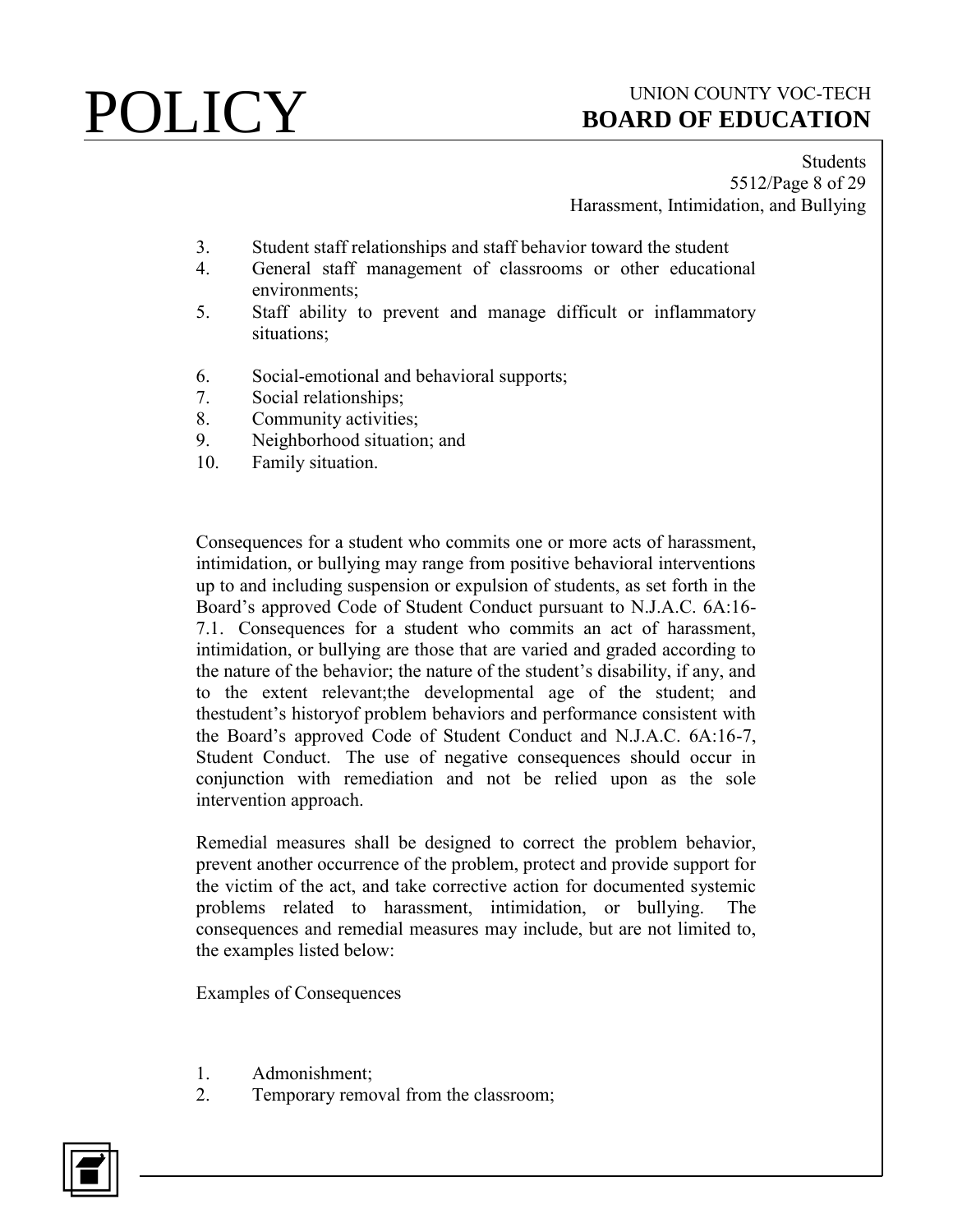Students 5512/Page 9 of 29 Harassment, Intimidation, and Bullying

- 3. Deprivation of privileges;
- 4. Classroom or administrative detention;
- 5. Referral to disciplinarian;
- 6. In-school suspension
- 7. Out-of-school suspension (short-term or long-term);
- 8. Reports to law enforcement or other legal action; or
- 9. Expulsion;

Examples of Remedial Measures-Personal – Student Exhibiting Bullying Behavior

- 1. Develop a behavioral contract with the student. Ensure the student has a voice in the outcome and can identify ways he or she can solve the problem and change behaviors;
- 2. Meet with parents to develop a family agreement to ensure the parent and the student understand school rules and expectations;
- 3. Explain the long-term negative consequences of harassment, intimidation, and bullying on all involved;
- 4. Ensure understanding of consequences, if harassment, intimidation, and bullying behavior continues;
- 5. Meet with school counselor, school social worker, or school psychologist to decipher mental health issues (e.g., what is happening and why?);
- 6. Develop a learning plan that includes consequences and skill building;
- 7. Consider wrap-around support services or after-school programs or services;
- 8. Provide social skill training, such as impulse control, anger management, developing empathy, and problem solving;
- 9. Arrange for an apology, preferably written;
- 10. Require a reflective essay to ensure the student understands the impact of his or her actions on others;
- 11. Have the student research and teach a lesson to the class about bullying, empathy, or a similar topic;
- 12. Arrange for restitution (i.e., compensation, reimbursement, amends, repayment), particularly when personal items were damaged or stolen;

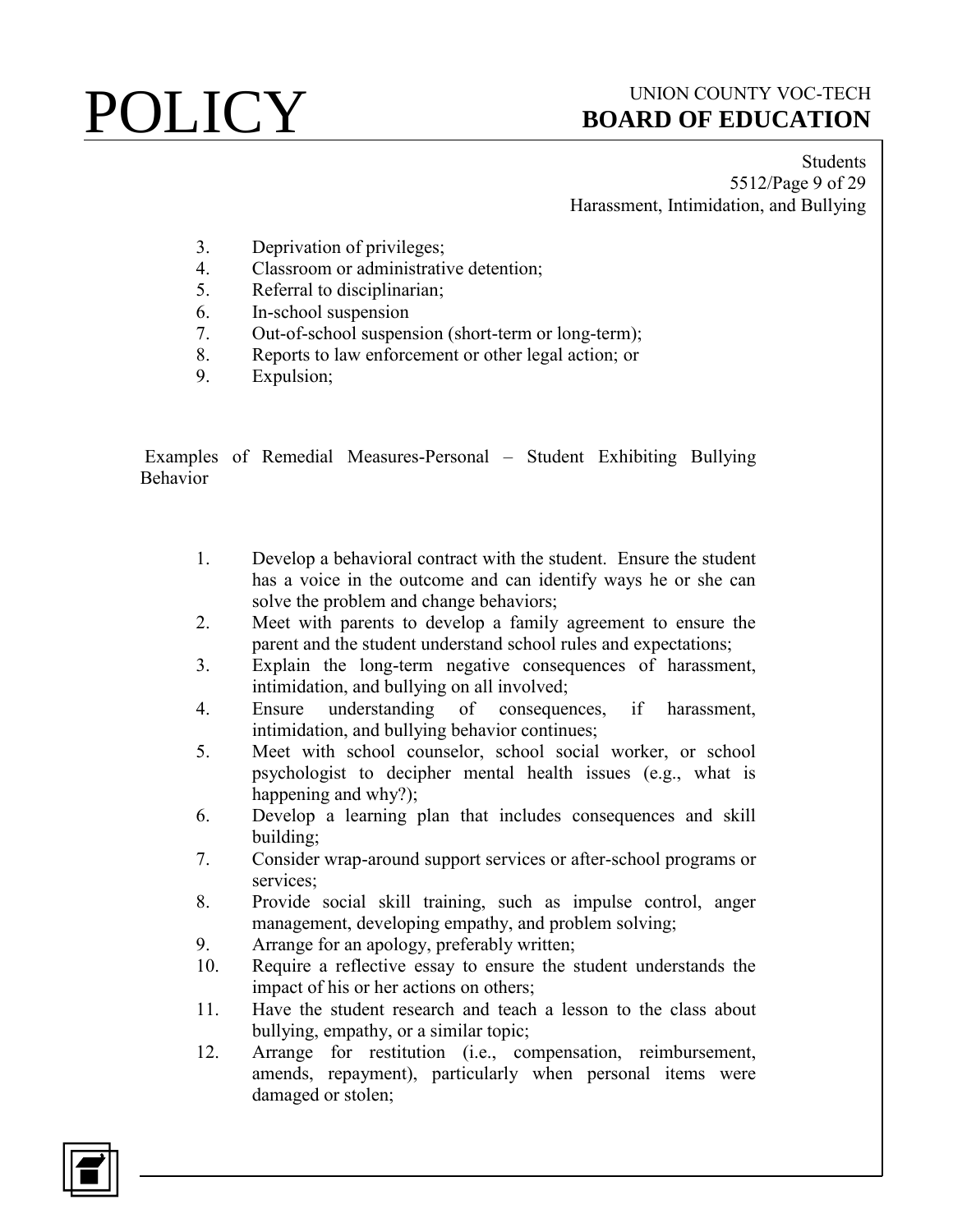Students 5512/Page 10 of 29 Harassment, Intimidation, and Bullying

- 13. Explore age-appropriate restorative (i.e., healing, curative, recuperative) practices; and
- 14. Schedule a follow-up conference with the student.

### Personal – Target/Victim

- 1. Meet with a trusted staff member to explore the student's feelings about the incident;
- 2. Develop a plan to ensure the student's emotional and physical safety at school;
- 3. Have the student meet with the school counselor or school social worker to ensure he or she does not feel responsible for the bullying behavior;
- 4. Ask students to log behaviors in the future;
- 5. Help the student develop skills and strategies for resisting bullying; and
- 6. Schedule a follow-up conference with the student.

Parents, Family, and Community

- 1. Develop a family agreement;
- 2. Refer the family for family counseling; and
- 3. Offer parent education workshops related to bullying and socialemotional learning.

Examples of Remedial Measures – Environmental (Classroom, School Building, or School District)

- 1. Analysis of existing data to identify bullying issues and concerns;
- 2. Use of findings from school surveys (e.g., school climate surveys);
- 3. Focus groups;
- 4. Mailings postal and email;
- 5. Cable access television;
- 6. School culture change;
- 7. School climate improvement;

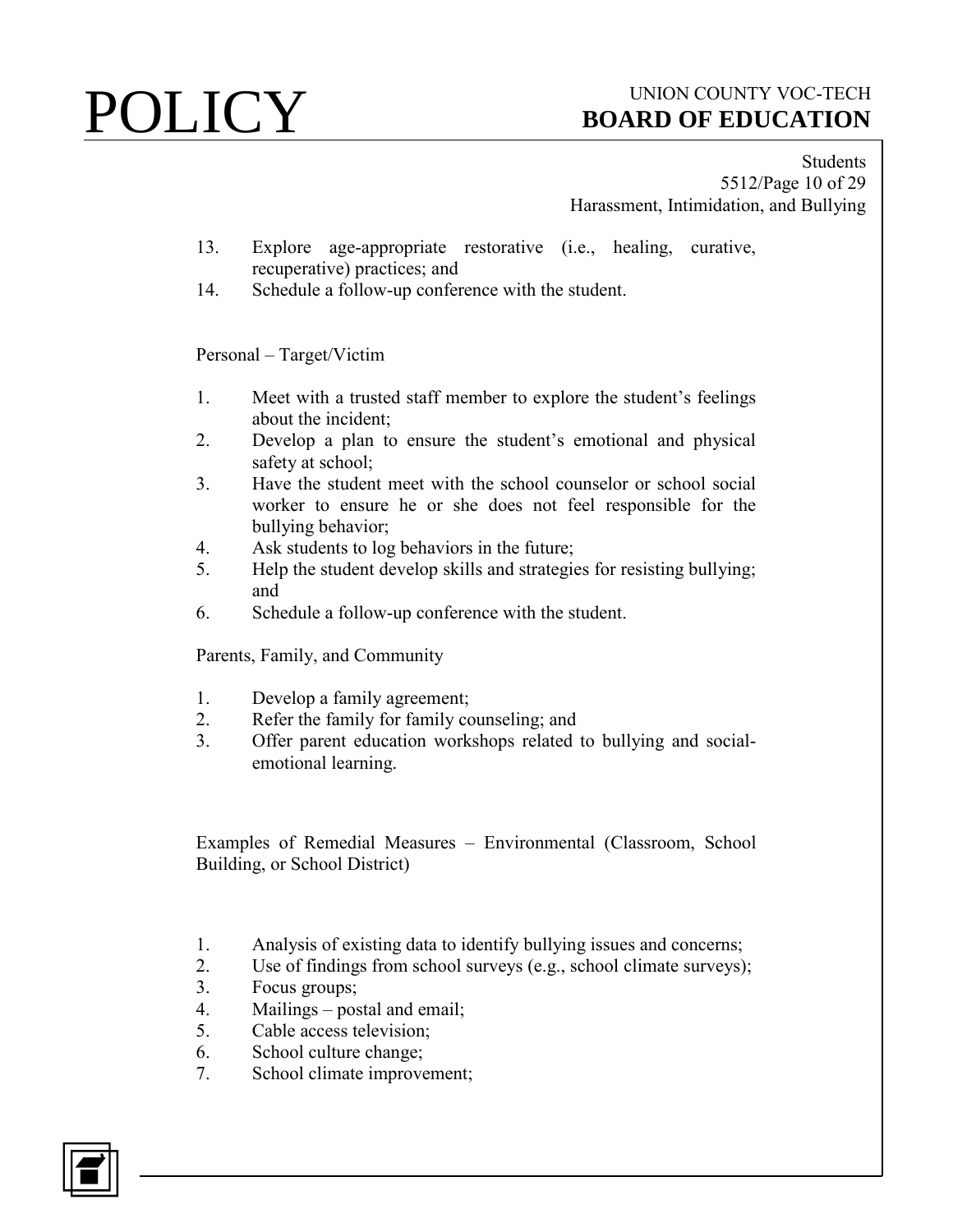Students 5512/Page 11 of 29 Harassment, Intimidation, and Bullying

- 8. Increased supervision in "hot spots" (e.g. locker rooms, hallways, playgrounds, cafeterias, school perimeters, buses);
- 9. Adoption of evidence-based systemic bullying prevention practices and programs;
- 10. Training for all certificated and non-certificated staff to teach effective prevention and intervention skills and strategies;
- 11. Professional development plans for involved staff;
- 12. Participation of parents and other community members and organizations (e.g., Parent Teacher Associations, Parent Teacher Organizations) in the educational program and in problem-solving bullying issues;
- 13. Formation of professional learning communities to address bullying problems;
- 14. Small or large group presentations for fully addressing the actions and the school's response to the actions, in the context of the acceptable student and staff member behavior and the consequences of such actions;
- 15. School policy and procedure revisions;
- 16. Modifications of schedules;
- 17. Adjustments in hallway traffic;
- 18. Examination and adoption of educational practices for actively engaging students in the learning process and in bonding students to pro-social institutions and people;
- 19. Modifications in student routes or patterns traveling to and from school;
- 20. Supervision of student victims before and after school, including school transportation;
- 21. Targeted use of monitors (e.g., hallway, cafeteria, locker room, playground, school perimeter, bus);
- 22. Targeted use of teacher aides;
- 23. Disciplinary action, including dismissal, for school staff who contributed to the problem;
- 24. Supportive institutional interventions, including participation in the Intervention and Referral Services Team, pursuant to N.J.A.C. 6A:16-8;
- 25. Parent conferences;
- 26. Family counseling;
- 27. Development of a general harassment, intimidation, and bullying response plan;
- 28. Behavioral expectations communicated to students and parents;

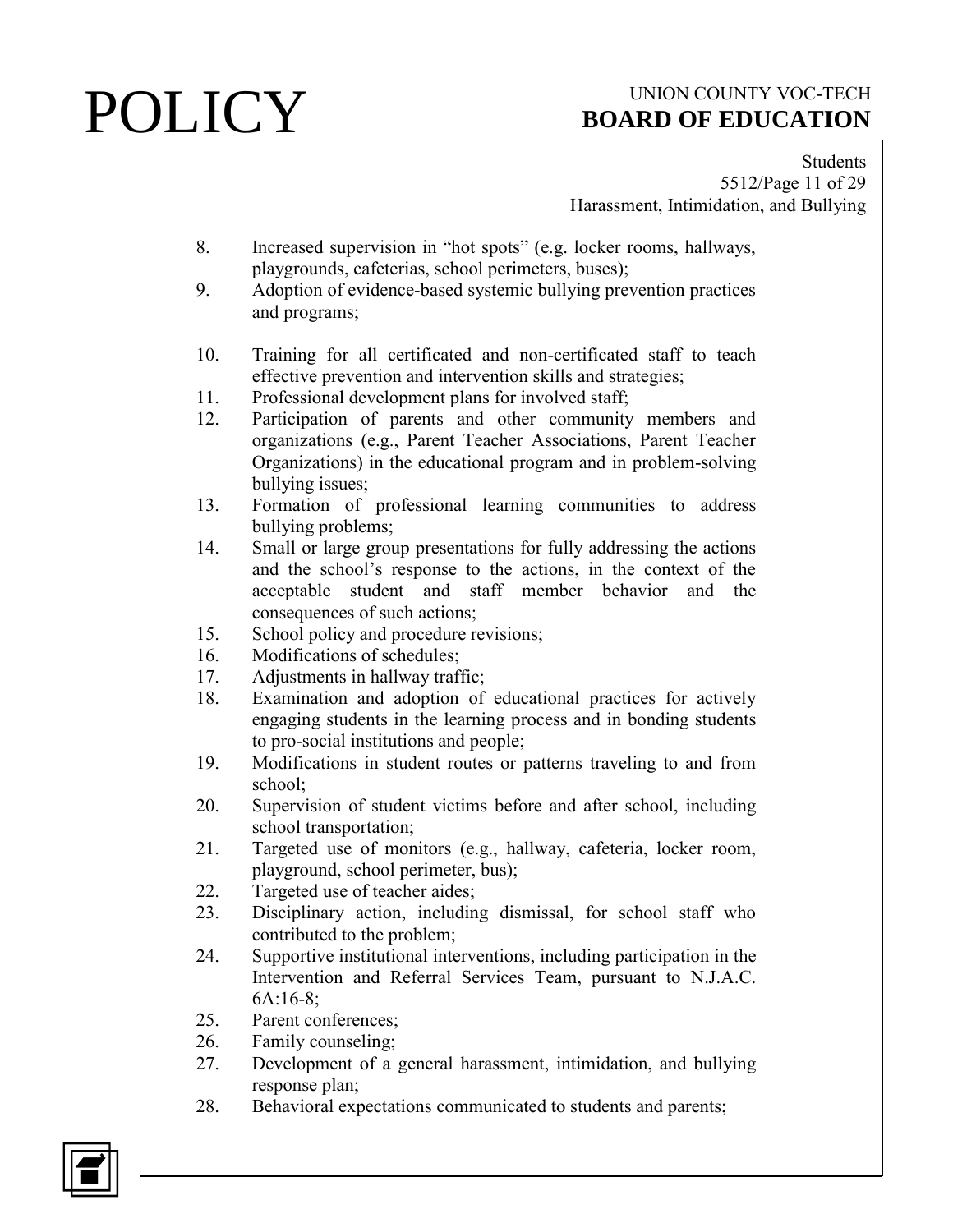**Students** 5512/Page 12 of 29 Harassment, Intimidation, and Bullying

- 29. Participation of the entire student body inproblem-solving harassment, intimidation, and bullying issues;
- 30. Recommendations of a student behavior or ethics council;
- 31. Participation in peer support groups;
- 32. School transfers; and
- 33. Involvement of law enforcement officers, including school resource officers and juvenile officers or other appropriate legal action.

Consequences and Appropriate Remedial Actions – Adults

The district will also impose appropriate consequences and remedial actions to an adult who commits an act of harassment, intimidation, or bullying of a student. The consequences may include, but not be limited to: verbal or written reprimand, increment withholding, legal action, disciplinary action, termination, and/or bans from providing services, participating in school district-sponsored programs, or being in school buildings or on school grounds. Remedial measures may include, but not be limited to: in or out-of-school counseling, professional development programs, and work environment modifications.

Target/Victim Support

Districts should identify a range of strategies and resources that will be available to individual victims of harassment, intimidation, and bullying, and respond in a manner that provides relief to victims and does not stigmatize victims or further their sense of persecution. The type, diversity, location, and degree of support are directly related to the student's perception of safety.

Sufficient safety measures should be undertaken to ensure the victims' physical and social-emotional well-being and their ability to learn in a safe, supportive, and civil educational environment.

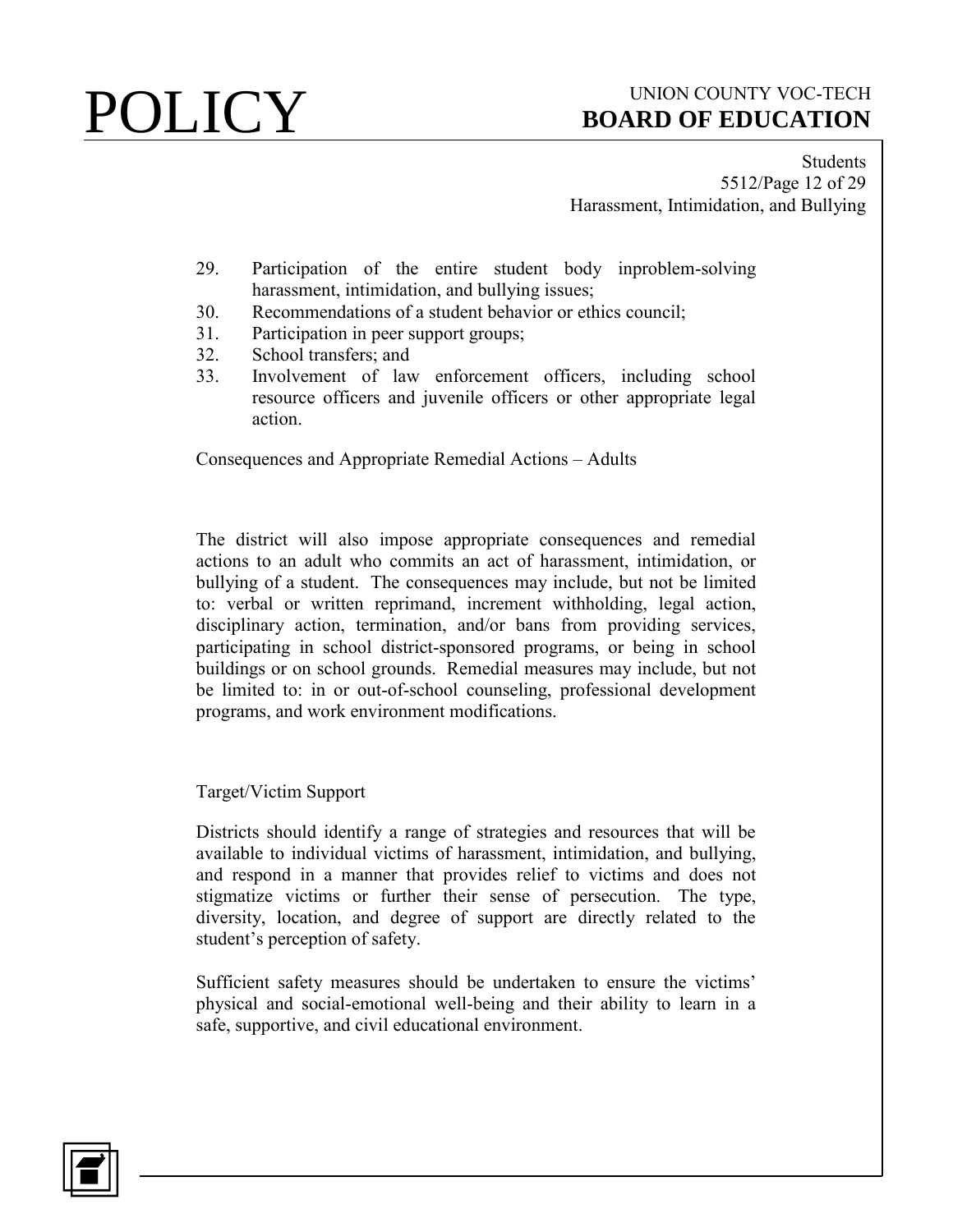**Students** 5512/Page 13 of 29 Harassment, Intimidation, and Bullying

Examples of support for student victims of harassment, intimidation, and bullying include:

- 1. Teacher aides;
- 2. Hallway and playground monitors;
- 3. Partnering with a school leader;
- 4. Provision of an adult mentor;
- 5. Assignment of an adult "shadow" to help protect the student;
- 6. Seating changes;
- 7. Schedule changes;
- 8. School transfers;
- 9. Before- and after-school supervision;
- 10. School transportation supervision;
- 11. Counseling; and
- 12. Treatment or therapy.

### *E. Harassment, Intimidation, and Bullying Reporting Procedure*

The Board of Education requires the Principal at each school to be responsible for receiving complaints alleging violations of this Policy. All Board members, school employees, and volunteers and contracted service providers who have contact with students are required to verbally report alleged violations of this Policy to the Principal or the Principal's designee on the same day when the individual witnessed or received reliable information regarding any such incident. All Board members, school employees, and volunteers and contracted service providers who have contact with students, also shall submit a report in writing to the Principal within two school days of the verbal report. The Principal or designee will inform the parents of all students involved in alleged incidents, and, as appropriate, may discuss the availability of counseling and other intervention services. The Principal or designee shall take into account the circumstances of the incident when providing notification to parents of all students involved in the reported harassment, intimidation or bullying incident and when conveying the nature of the incident, including the actual or perceived protected category motivating the alleged offense. The Principal, upon receiving a verbal or written report, may take interim measures to ensure the safety, health, and welfare of all parties pending the findings of the investigation.

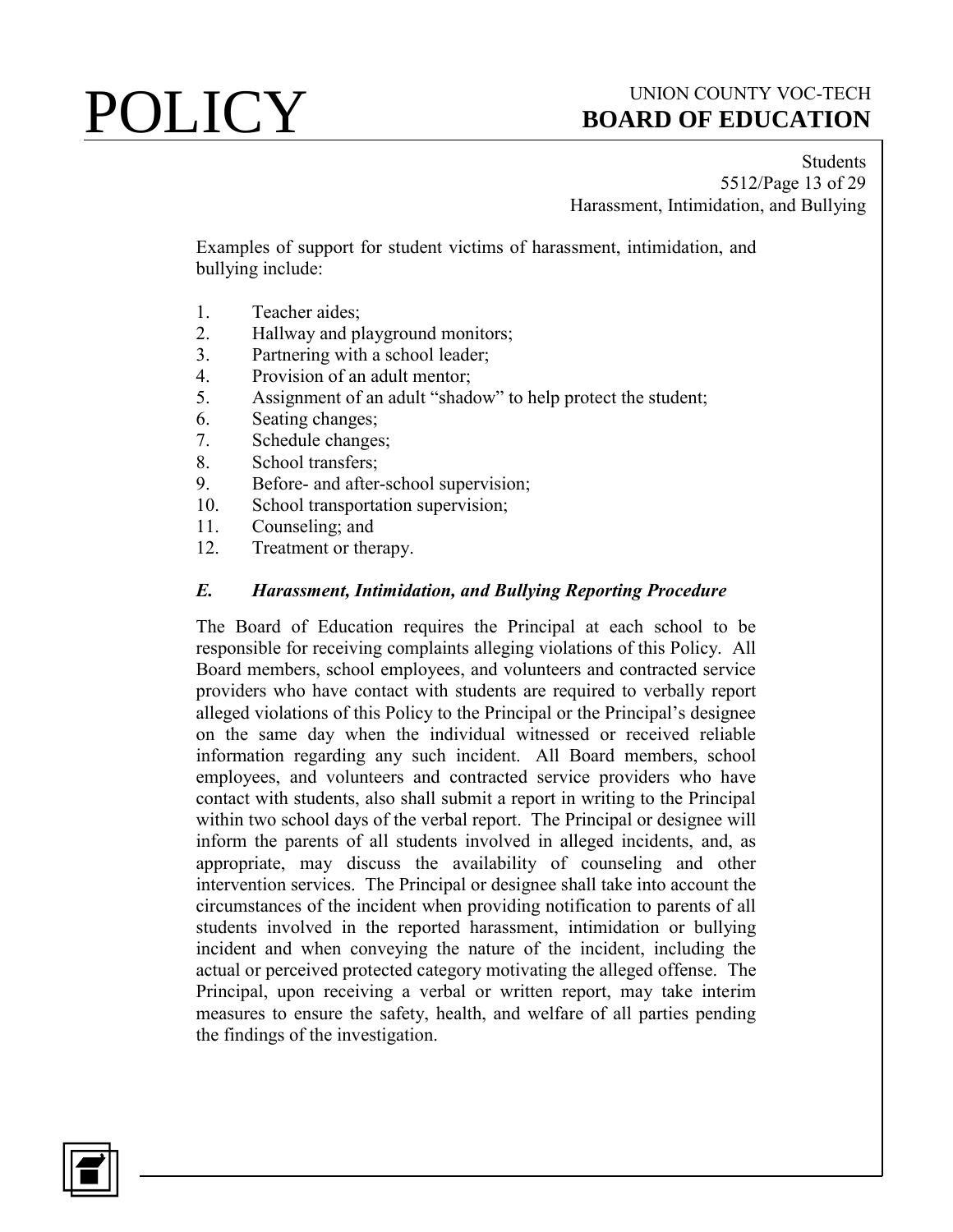Students 5512/Page 14 of 29 Harassment, Intimidation, and Bullying

Students, parents, and visitors are encouraged to report alleged violations of this Policy to the Principal on the same day when the individual witnessed or received reliable information regarding any such incident.

A person may report, verbally or in writing, an act of harassment, intimidation, or bullying committed by an adult or youth against a student anonymously. The Board will not take formal disciplinary action based solely on the anonymous report.

A Board member or school employee who promptly reports an incident of harassment, intimidation, or bullying and who makes this report in compliance with the procedures set forth in this Policy, is immune from a cause of action for damages arising from any failure to remedy the reported incident.

In accordance with the provisions of N.J.S.A. 18A:37-18, the harassment, intimidation, and bullying law does not prevent a victim from seeking redress under any other available law, either civil or criminal, nor does it create or alter any tort liability.

The district may consider every mechanism available to simplify reporting, including standard reporting forms and/or web-based reporting mechanisms. For anonymous reporting, the district may consider locked boxes located in areas of a school where reports can be submitted without fear of being observed.

A school administrator who receives a report of harassment, intimidation, and bullying from a district employee, and fails to initiate or conduct an investigation, or who should have known of an incident of harassment, intimidation, or bullying and fails to take sufficient action to minimize or eliminate the harassment, intimidation, or bullying, may be subject to disciplinary action.

### *F. Anti-Bullying Coordinator, Anti-Bullying Specialist, and School Safety/School Climate Team(s)*

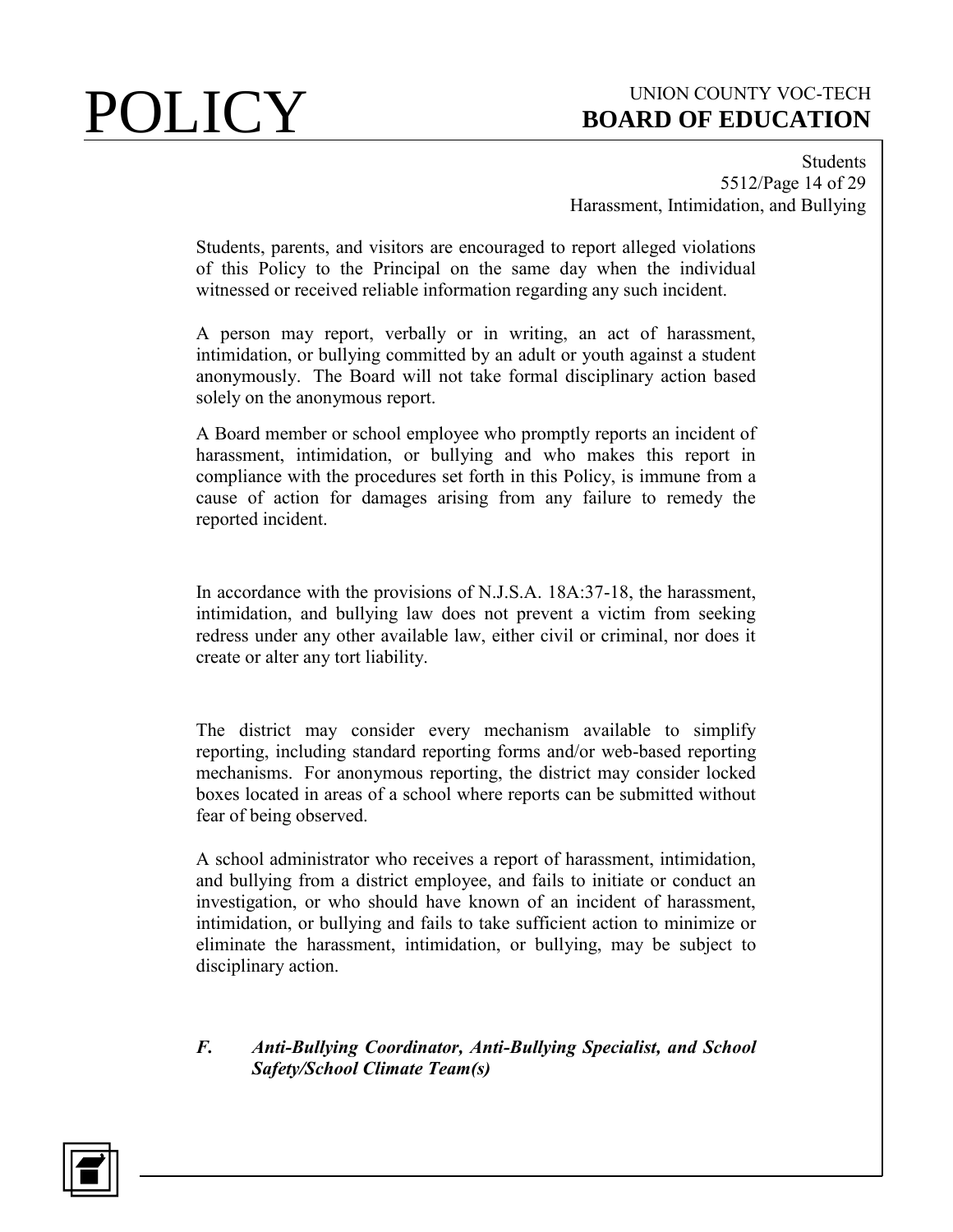**Students** 5512/Page 15 of 29 Harassment, Intimidation, and Bullying

1. The Superintendent shall appoint a district Anti-Bullying Coordinator. The Superintendent shall make every effort to appoint an employee of the school district to this position.

The district Anti-Bullying Coordinator shall:

- a. Be responsible for coordinating and strengthening the school district's policies to prevent, identify, and address harassment, intimidation, or bullying of students;
- b. Collaborate with school Anti-Bullying Specialists in the district, the Board of Education, and the Superintendent to prevent, identify, and respond to harassment, intimidation, or bullying of students in the district;
- c. Provide data, in collaboration with the Superintendent, to the Department of Education regarding harassment, intimidation, or bullying of students;
- d. Execute such other duties related to school harassment, intimidation, or bullying as requested by the Superintendent; and
- e. Meet at least twice a school year with the school Anti-Bullying Specialist(s) to discuss and strengthen procedures and policies to prevent, identify, and address harassment, intimidation, and bullying in the district.
- 2. The Principal in each school shall appoint a school Anti-Bullying Specialist. The Anti-Bullying Specialist shall be a guidance counselor, school psychologist, or other certified staff member trained to be the Anti-Bullying Specialist from among the currently employed staff in the school.

The school Anti-Bullying Specialist shall:

a. Chair the School Safety/School Climate Team as provided in N.J.S.A. 18A:37-21;

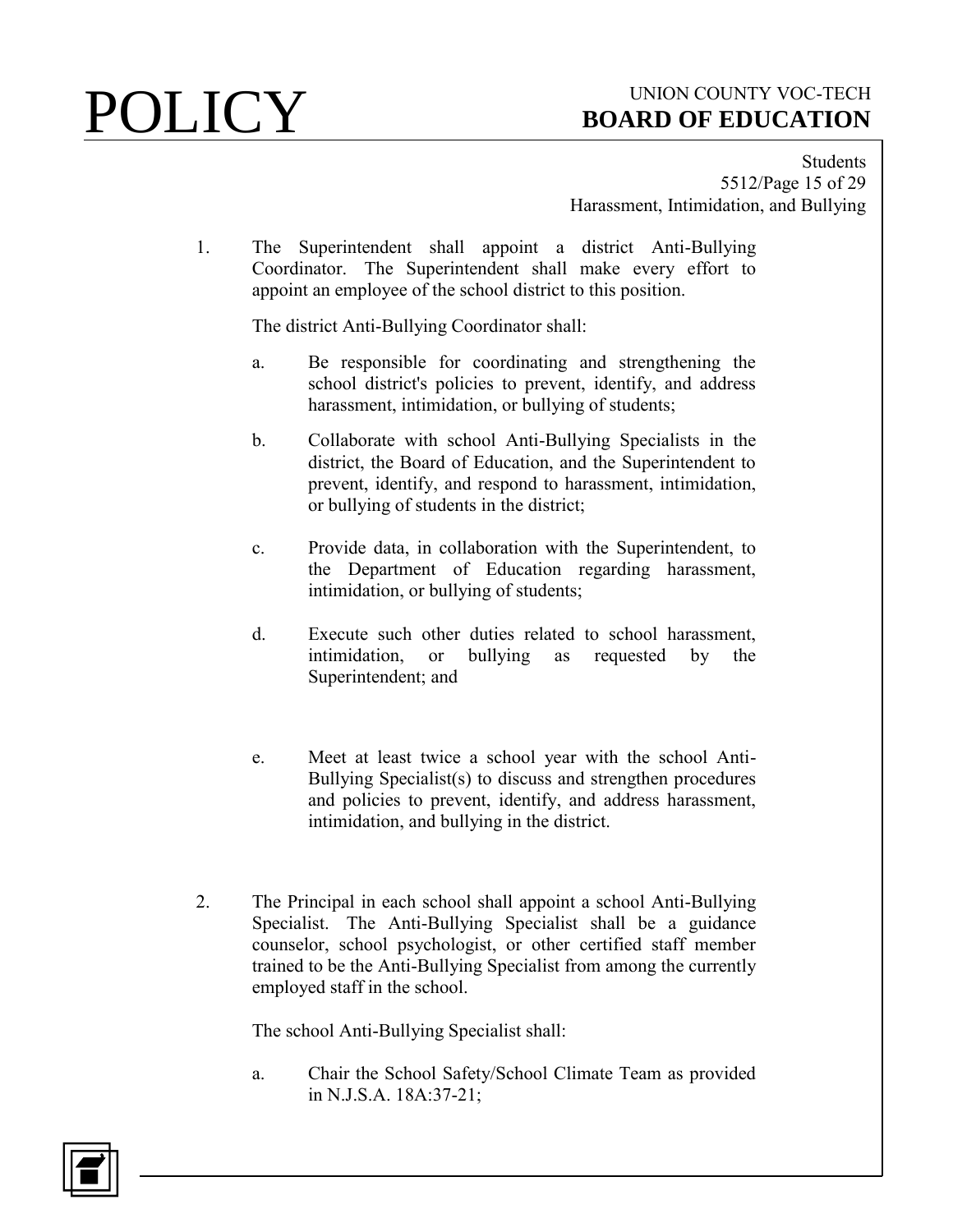**Students** 5512/Page 16 of 29 Harassment, Intimidation, and Bullying

- b. Lead the investigation of incidents of harassment, intimidation, or bullying in the school; and
- c. Act as the primary school official responsible for preventing, identifying, and addressing incidents of harassment, intimidation, or bullying in the school.
- 3. A School Safety/School Climate Team shall be formed in each school in the district to develop, foster, and maintain a positive school climate by focusing on the on-going, systemic operational proceduresand educationalpractices in the school, and to issues such as harassment, intimidation, or bullying that affect school climate and culture. Each School Safety/School Climate Team shall meet, at a minimum, two times per school year. The School Safety/School Climate Team shall consist of the Principal or the Principal's designee who, if possible, shall be a senior administrator in the school and the following appointees of the Principal: a teacher in the school; a school Anti-Bullying Specialist; a parent of a student in the school; and other members to be determined by the Principal. The school Anti-Bullying Specialist shall serve as the chair of the School Safety/School Climate Team.

The School Safety/School Climate Team shall:

- a. Receive recordsof allcomplaints of harassment, intimidation, or bullying of students that have been reported to the Principal;
- b. Receive copies of allreports prepared after an investigation of an incident of harassment, intimidation, or bullying;
- c. Identify and address patterns of harassment, intimidation, or bullying of students in the school;
- d. Review and strengthen school climate and the policies of the school in order to prevent and address harassment, intimidation, or bullying of students;

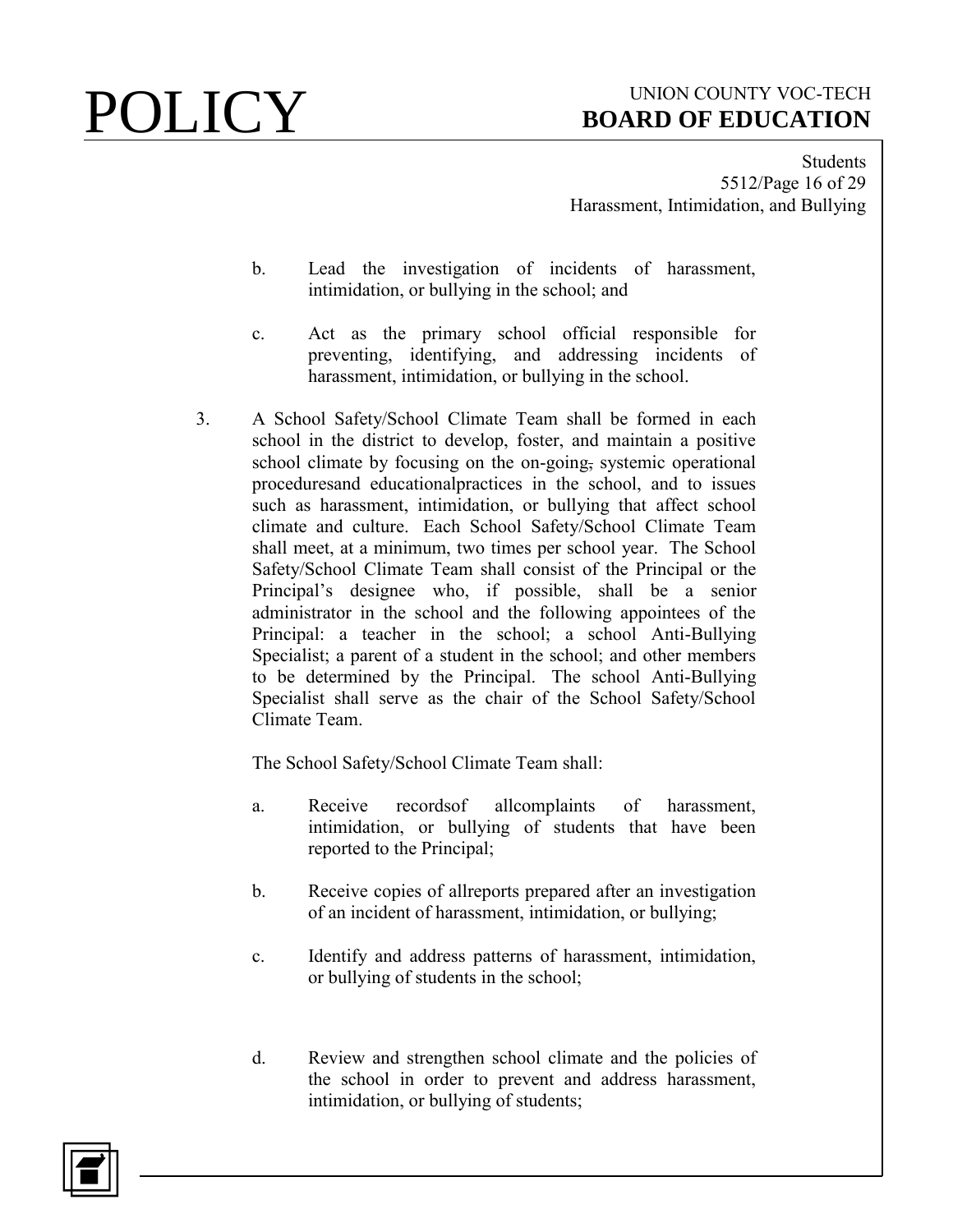**Students** 5512/Page 17 of 29 Harassment, Intimidation, and Bullying

- e. Educate the community, including students, teachers, administrative staff, and parents, to prevent and address harassment, intimidation, or bullying of students;
- f. Participate in the training required pursuant to the provisions of N.J.S.A. 18A:37-13 et seq. and other training which the Principal or the district Anti-Bullying Coordinator may request. The School Safety/School Climate Team shall be provided professional development opportunities that may address effective practices of successful school climate programs or approaches; and
- g. Execute such other duties related to harassment, intimidation, or bullying as requested by the Principal or district Anti-Bullying Coordinator.

Notwithstanding any provision of N.J.S.A. 18A:37-21 to the contrary, a parent who is a member of the School Safety/School Climate Team shall not participate in the activities of the team set forth in 3. a., b., or c. above or any other activities of the team which may compromise the confidentiality of a student, consistent with, at a minimum, the requirements of the Family Educational Rights and Privacy Act (20 U.S.C. Section 1232 and 34 CFR Part 99), N.J.A.C. 6A:32-7, Student Records and N.J.A.C. 6A:14-2.9, Student Records.

### *G. Harassment, Intimidation, and Bullying Investigation*

The Board requires a thorough and complete investigation to be conducted for each report of violations and complaints which either identify harassment, intimidation, or bullying or describe behaviors that indicateharassment, intimidation, or bullying.

Option - Principal's Preliminary Determination

However, prior to initiating the investigation, the Principal or designee, in consultation with the Anti-Bullying Specialist, may make a preliminary determination as to whether the reported incident or complaint, assuming

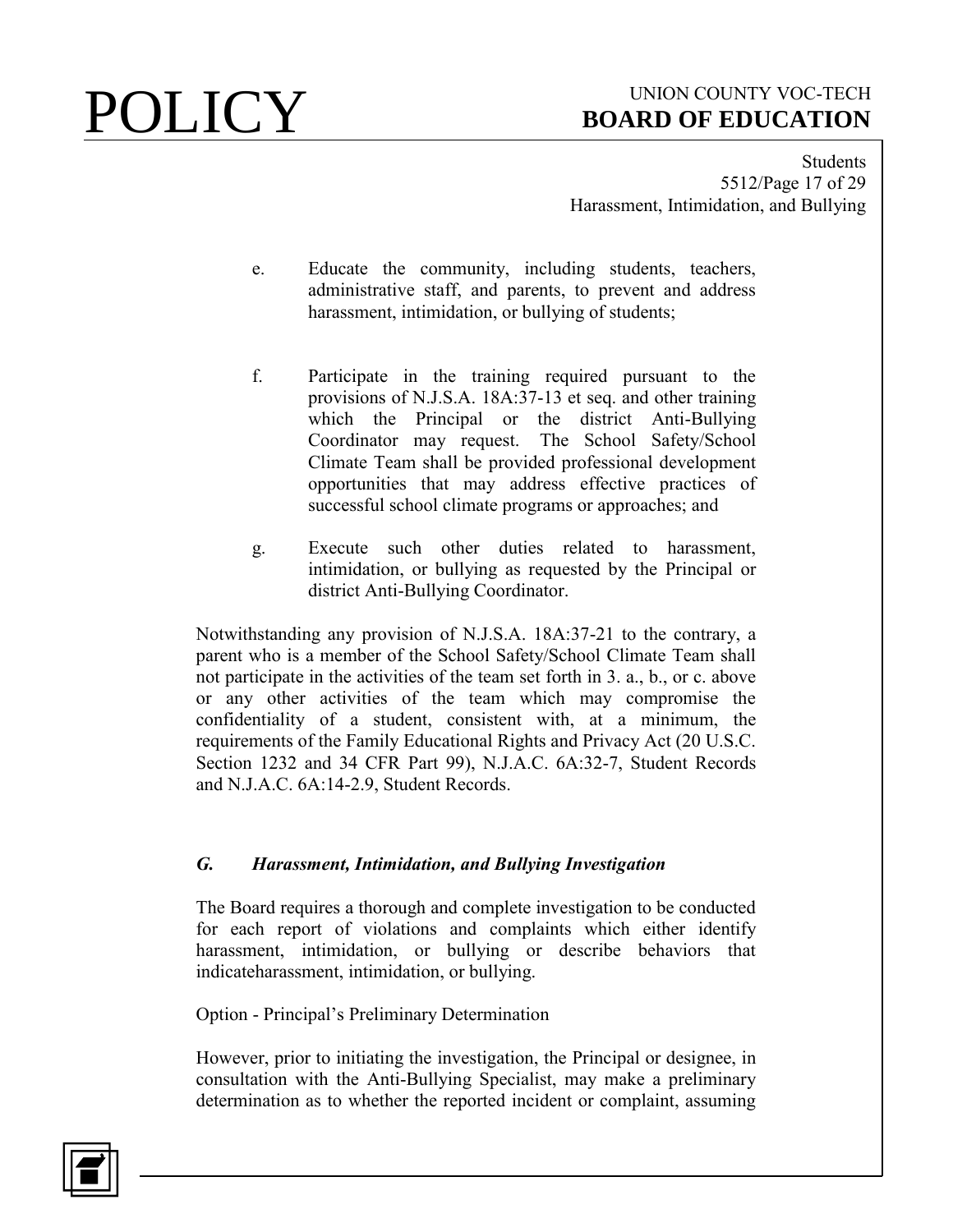Students 5512/Page 18 of 29 Harassment, Intimidation, and Bullying

all facts presented are true, is a report within the scope of the definition of harassment, intimidation, and bullying under the Anti-Bullying Bill of Rights Act, N.J.S.A. 18A:37-14. The Superintendent or designee may sign-off on the preliminary determination.

The Principal or designee, upon making a preliminary determination the incident or complaint is not within the scope of the definition of harassment, intimidation, and bullying, shall inform the parents of the parties involved, who may appeal the preliminary determination to the Board of Education and thereafter to the Commissioner of Education in accordance with N.J.A.C. 6A:3.

A Board hearing shall be held within ten business days of receipt of the request for a Board hearing. If the preliminary determination, upon review of the facts presented in the reported incident or complaint, is to continue with the harassment, intimidation, and bullying investigation, the investigation shall be completed in accordance with N.J.S.A. 18A:37- 15.b.(6) and this Policy.

The investigation shall be initiated by the Principal or the Principal's designee within one school day of the verbal report of the incident. The investigation shall be conducted by the school Anti-Bullying Specialist in coordination with the Principal. The Principal may appoint additional personnel who are not school Anti-Bullying Specialists to assist with the investigation. Investigations or complaints concerning adult conduct shall not be investigated by a member of the same bargaining unit as the individual who is the subject of the investigation. An investigation concerning a staff member shall not be conducted by a staff member who is supervised by the staff member being investigated or who is an administrator in the district. The Principal or designee, in consultation with the Superintendent or designee, will appoint a staff member to complete these investigations.

The investigation shall be completed and the written findings submitted to the Principal as soon as possible, but not later than ten school days from the date of the written report of the incident. Should information regarding the reported incident and the investigation be received after the end of the ten-day period, the school Anti-Bullying Specialist shall amend

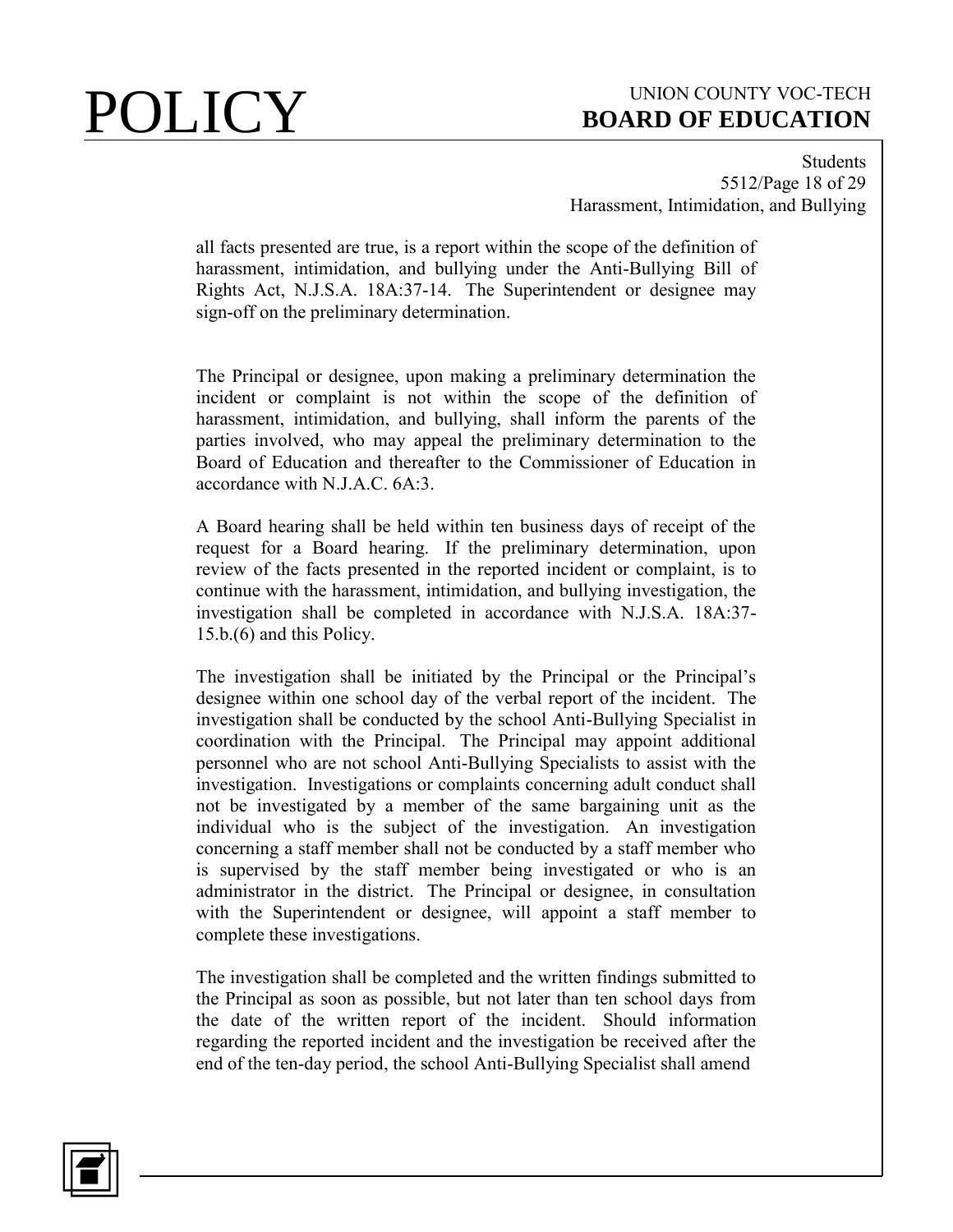Students 5512/Page 19 of 29 Harassment, Intimidation, and Bullying

the original report of the results of the investigation to ensure there is an accurate and current record of the facts and activities concerning the reported incident.

The Principal shall proceed in accordance with the Code of Student Conduct, as appropriate, based on the investigation findings. The

Principal shall submit the report to the Superintendent within two school days of the completion of the investigation and in accordance with the Administrative Procedures Act (N.J.S.A. 52:14B-1 et seq.). As appropriate to the findings from the investigation, the Superintendent shall ensure the Code of Student Conduct has been implemented and may decide toprovide intervention services, order counseling, establish training programs to reduce harassment, intimidation, or bullying and enhance school climate, impose discipline,or take or recommend other appropriate action, as necessary.

The Superintendent shall report the results of each investigation to the Board of Education no later than the date of the regularly scheduled Board of Education meeting following the completion of the investigation. The Superintendent's report shall include information on any consequences imposed under the Code of Student Conduct, anyservices provided, training established, or other action taken or recommended by the Superintendent.

Parents of involved student offenders and targets/victimsshall be provided with information about the investigation, in accordance with Federal and State law and regulation. The information to be provided to parents shall include the nature of the investigation, whether the district found evidence of harassment, intimidation, or bullying, andwhether consequences were imposed or services provided to address the incident of harassment, intimidation, or bullying. This information shall be provided in writing within five school days after the results of the investigation are reported to the Board of Education.

A parent may request a hearing before the Board of Education after receiving the written information about the investigation. Any request for such a hearing shall be filed with the Board Secretary no later than sixty (60) calendar days after the written information is provided to the parents. The hearing shall be held within ten (10) business days of the request. The Board of Education shall conduct the hearing in executive session,

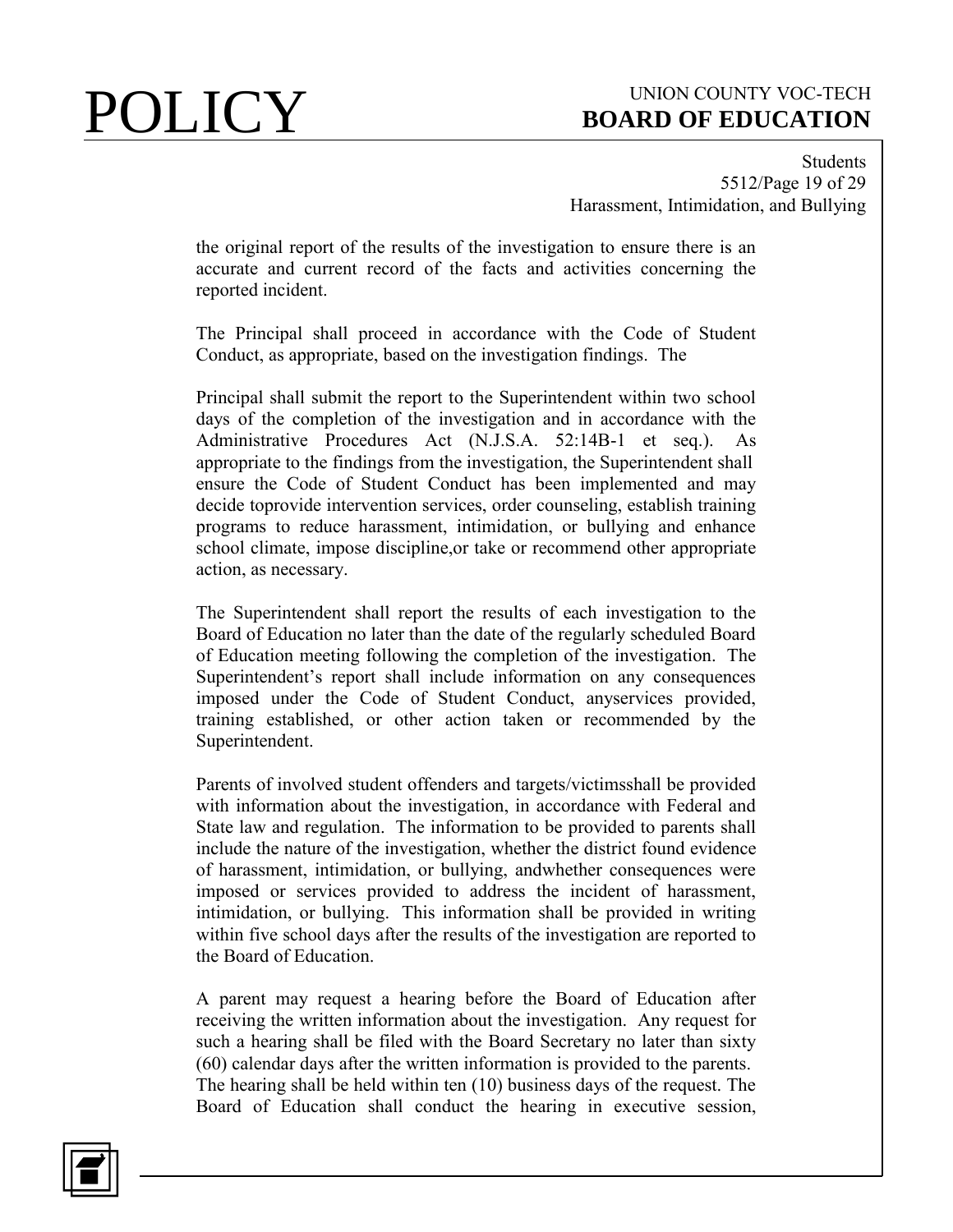Students 5512/Page 20 of 29 Harassment, Intimidation, and Bullying

pursuant to the Open Public Meetings Act (N.J.S.A. 10:4-1 et seq.), to protect the confidentiality of the students. At the hearing, the Board may hear testimony from and consider information provided by the school Anti-Bullying Specialist and others, as appropriate, regarding the incident, the findings from the investigation of the incident, recommendations for

consequences or services, and any programs instituted to reduce such incidents, prior to rendering a determination.

At the regularly scheduled Board of Education meeting following its receipt of the Superintendent'sreport on the results of the investigations to the Board or following a hearing in executive session, the Board shall issue a decision, in writing, to affirm, reject, or modify the Superintendent's decision. The Board's decision may be appealed to the Commissioner of Education, in accordance with N.J.A.C. 6A:3, Controversies and Disputes, no later than ninety days after issuance of the Board of Education's decision.

A parent, student, or organization may file a complaint with the Division on Civil Rights within one hundred eighty days of the occurrence of any incident of harassment, intimidation, or bullying based on membership in a protected group as enumerated in the "Law Against Discrimination," P.L.1945, c.169 (C.10:5-1 et seq.).

## *H. Range of Responses to an Incident of Harassment, Intimidation, or Bullying*

The Board shall establish a range of responses to harassment, intimidation, and bullying incidents andthe Principal andthe Anti-Bullying Specialist shall appropriately apply these responses, once an incident of harassment, intimidation, or bullying is confirmed. TheSuperintendent shall respond to confirmed harassment, intimidation, and bullying, according to the parameters described in this Policy. The range of ways in which school staff will respond shall include an appropriate combination of counseling, support services, intervention services, and other programs. The Board recognizes that some acts of harassment, intimidation, or bullying may be

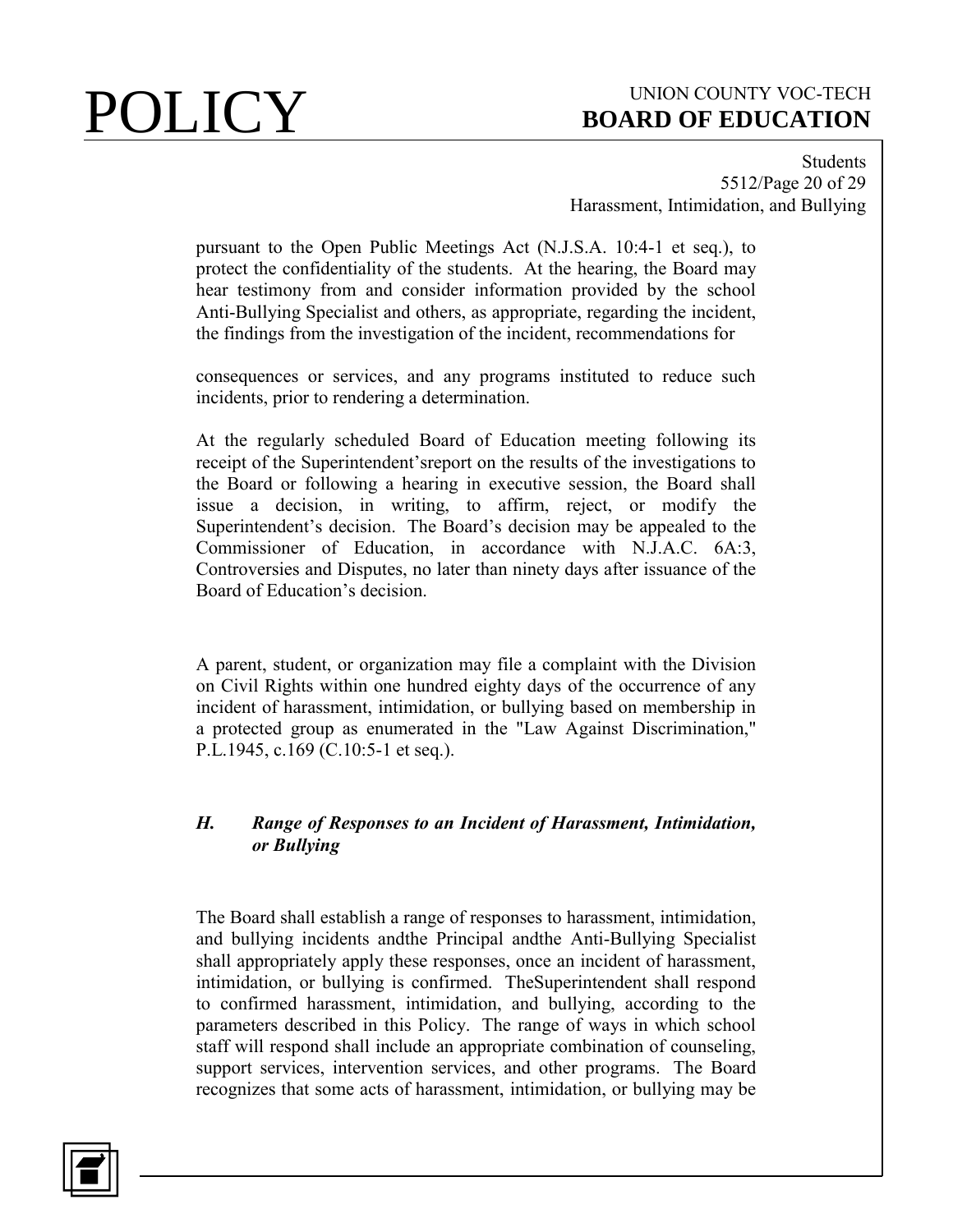**Students** 5512/Page 21 of 29 Harassment, Intimidation, and Bullying

isolated incidents requiring the school officials respond appropriately to the individual(s) committing the acts. Other acts may be so serious or parts of a larger pattern of harassment, intimidation, or bullying that they require a response either at the classroom, school building, or school district level or by law enforcement officials.

For everyincident of harassment, intimidation, or bullying, the school officials mustrespond appropriately to the individual who committed the act. The range of responses to confirmed harassment, intimidation, or bullying acts should include individual, classroom, school, or district

responses, as appropriate to the findings from each incident. Examples of responses that apply to each of these categories are provided below:

- 1. Individual responsescan include consistent and appropriatepositive behavioral interventions (e.g., peer mentoring, short-term counseling, life skills groups) intended to remediate the problem behaviors.
- 2. Classroom responses can include class discussions about an incident of harassment, intimidation, or bullying, role plays (when implemented with sensitivity to a student's situation or involvement with harassment, intimidation, and bullying), research projects, observing and discussing audio-visual materials on these subjects, and skill-building lessons in courtesy, tolerance, assertiveness, and conflict management.
- 3. School responses can include theme days, learning station programs, "acts of kindness" programs or awards, use of student survey data to plan prevention and intervention programs and activities, social norms campaigns, posters, public service announcements, "natural helper" or peer leadership programs, "upstander" programs, parent programs, the dissemination of information to students and parents explaining acceptable uses of electronic and wireless communication devices, and harassment, intimidation, and bullying prevention curricula or campaigns.
- 4. District-wide responses can comprise of adoption of school-wide programs, including enhancing the school climate, involving thecommunityin policy review and development,

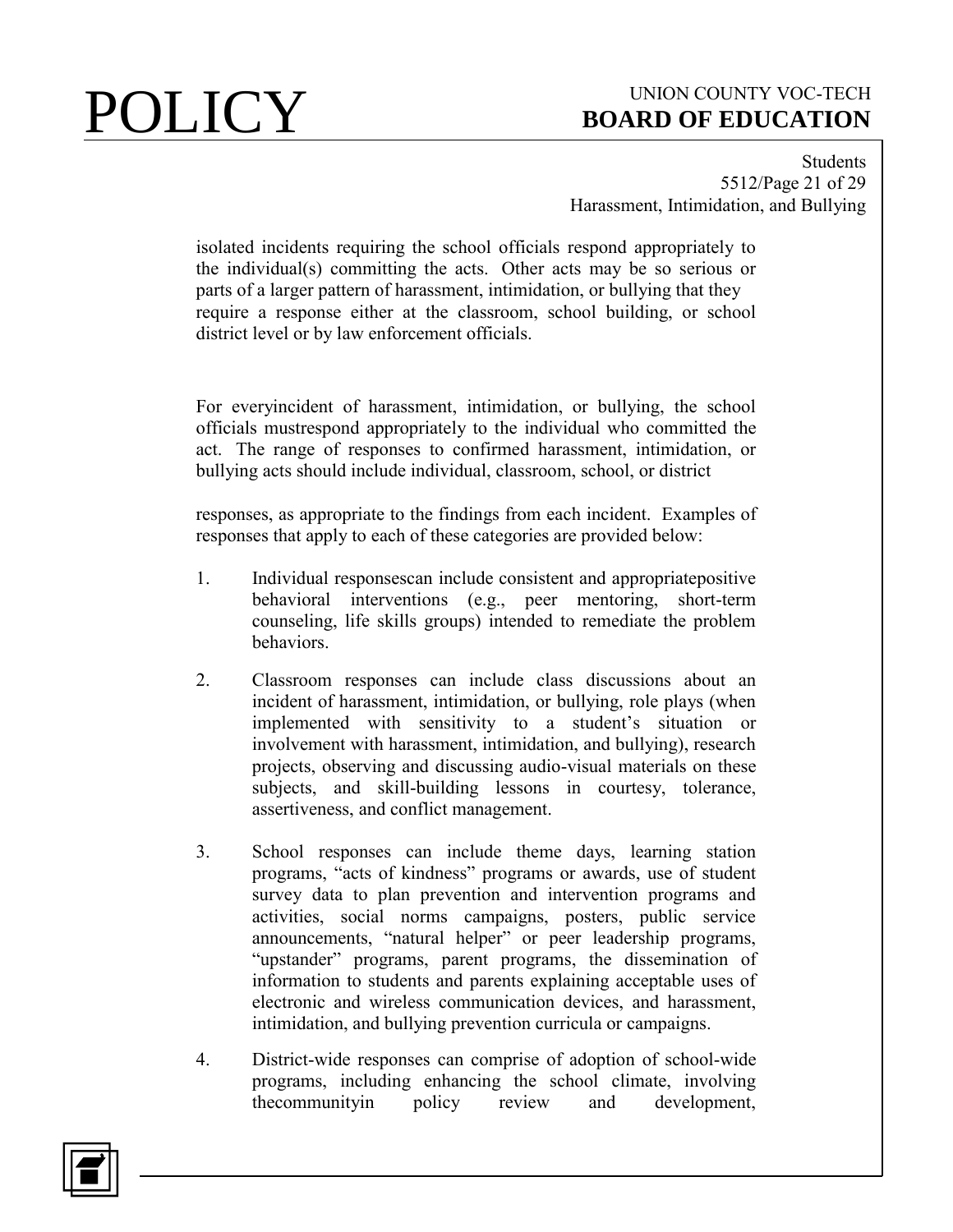Students 5512/Page 22 of 29 Harassment, Intimidation, and Bullying

providingprofessional development coordinatingwith communitybased organizations (e.g., mental health, health services, health facilities,

law enforcement, faith-based organizations), launching harassment, intimidation, and bullying prevention campaigns.

### *I. Reprisal or Retaliation Prohibited*

The Board prohibits a Board member, school employee, contracted service provider who has contact with students, school volunteer, or student from engaging in reprisal, retaliation, or false accusation against a victim, witness, orone with reliable information, or any other person who has

reliable information about an act of harassment, intimidation, or bullying or who reports an act of harassment, intimidation, or bullying. The consequence and appropriate remedial action for a person who engages in reprisal or retaliation shall be determined by the administrator after consideration of the nature, severity**,** and circumstances of the act, in accordance with case law, Federal and State statutes and regulations**,** and district policies and procedures. All suspected acts of reprisal or retaliation will be taken seriously and appropriate responses will be made in accordance with the totality of the circumstances.

Examples of consequences and remedial measures for students who engage in reprisal or retaliation are listed and described in the Consequences and Appropriate Remedial Actions section of this Policy.

Examples of consequences for a school employee or a contracted service provider who has contact with students whoengages in reprisal or retaliation may include, but not be limited to: verbal or written reprimand, increment withholding, legal action, disciplinary action, termination, and/or bans from providing services, participating in school districtsponsored programs, or being in school buildings or on school grounds. Remedial measures may include, but not be limited to: in or out-of-school counseling, professional development programs, and work environment modifications.

Examples of consequences for a Board member who engages in reprisal or retaliation may include, but not be limited to: reprimand, legal action, and

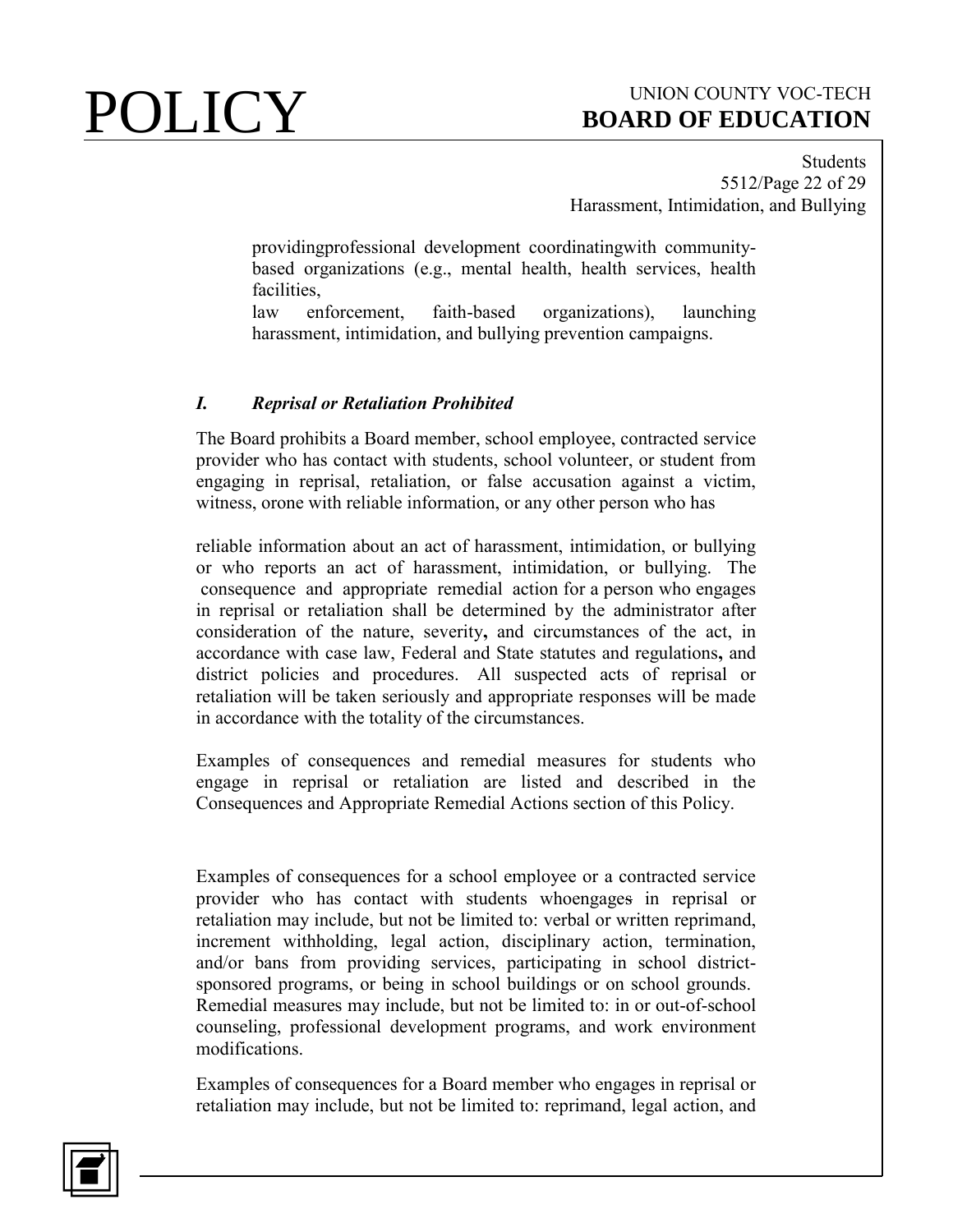**Students** 5512/Page 23 of 29 Harassment, Intimidation, and Bullying

other action authorized by statute or administrative code. Remedial measures may include, but not be limited to: counseling and professional development.

### *J. Consequences and Appropriate Remedial Action for False Accusation*

The Board prohibits any person from falsely accusing another as a means of retaliation or as a means of harassment, intimidation, or bullying.

1. Students – Consequences and appropriate remedial action for a student found to have falsely accused another as a means of harassment, intimidation, or bullying or as a means of retaliation may range from positive behavioral interventions up to and

 including suspension or expulsion, as permitted under N.J.S.A. 18A:37-1 et seq., Discipline of Students and as set forth in N.J.A.C. 6A:16-7.2, Short-term Suspensions, N.J.A.C. 6A:16-7, Long-term Suspensions and N.J.A.C. 6A:16-7.5, Expulsions and those listed and described in the Consequences and Appropriate Remedial Actions section of this Policy.

- 2. School Employees Consequences and appropriate remedial action for a school employee or contracted service provider who has contact with students found to have falsely accused another as a means of harassment, intimidation, or bullying or as a means of retaliation could entail discipline in accordance with district policies, procedures, and agreements which may include, but not be limited to: reprimand, suspension, increment withholding, termination, and/or bans from providing services, participating in school district-sponsored programs, or being in school buildings or on school grounds. Remedial measures may include, but not be limited to: in or out-of-school counseling, professional development programs, and work environment modifications.
- 3. Visitors or Volunteers Consequences and appropriate remedial action for a visitor or volunteer found to have falsely accused another as a means of harassment, intimidation, or bullying or as a means of retaliation could be determined by the school administrator after consideration of the nature, severity, and

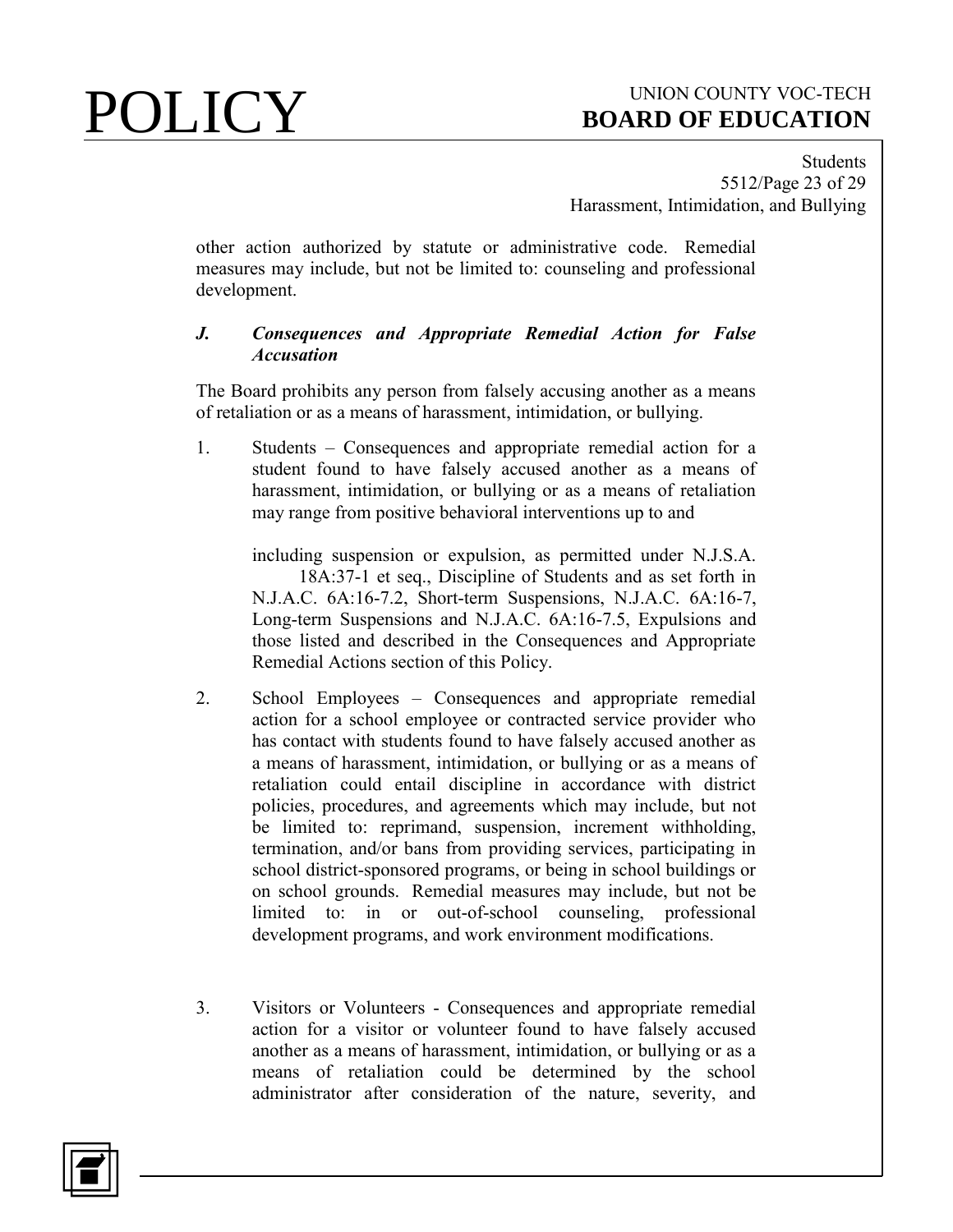Students 5512/Page 24 of 29 Harassment, Intimidation, and Bullying

circumstances of the act, including law enforcement reports or other legal actions, removal of buildings or grounds privileges, or prohibiting contact with students or the provision of student services. Remedial measures may include, but not be limited to: in or out-of-school counseling, professional development programs, and work environment modifications.

### *K. Harassment, Intimidation, and Bullying Policy Publication and Dissemination*

This Policy will be disseminated annually by the Superintendent to all school employees, contracted service providers who have contact with students, school volunteers, students, and parents who have children enrolled in a school in the district, along with a statement explaining the Policy applies to all acts of harassment, intimidation, or bullying, pursuant

to N.J.S.A. 18A:37-14 that occur on school property, at school-sponsored functions, or on a school bus and, as appropriate, acts that occur off school grounds.

The Superintendent shall ensure that notice of this Policy appears in the student handbook and all other publications of the school district that set forth the comprehensive rules, procedures, and standards for schools within the school district.

The Superintendent shall post a link to the district's Harassment, Intimidation, and Bullying Policy that is prominently displayed on the homepage of the school district's website. The district will notify students and parents this Harassment, Intimidation, and Bullying Policy is available on the school district's website.

The Superintendent shall post the name, school phone number, school address, and school email address of the district Anti-Bullying Coordinator on the home page of the school district's website. Each Principal shall post the name, school phone number, address, and school email address of both the Anti-Bullying Specialist and the district Anti-Bullying Coordinator on the home page of each school's website.

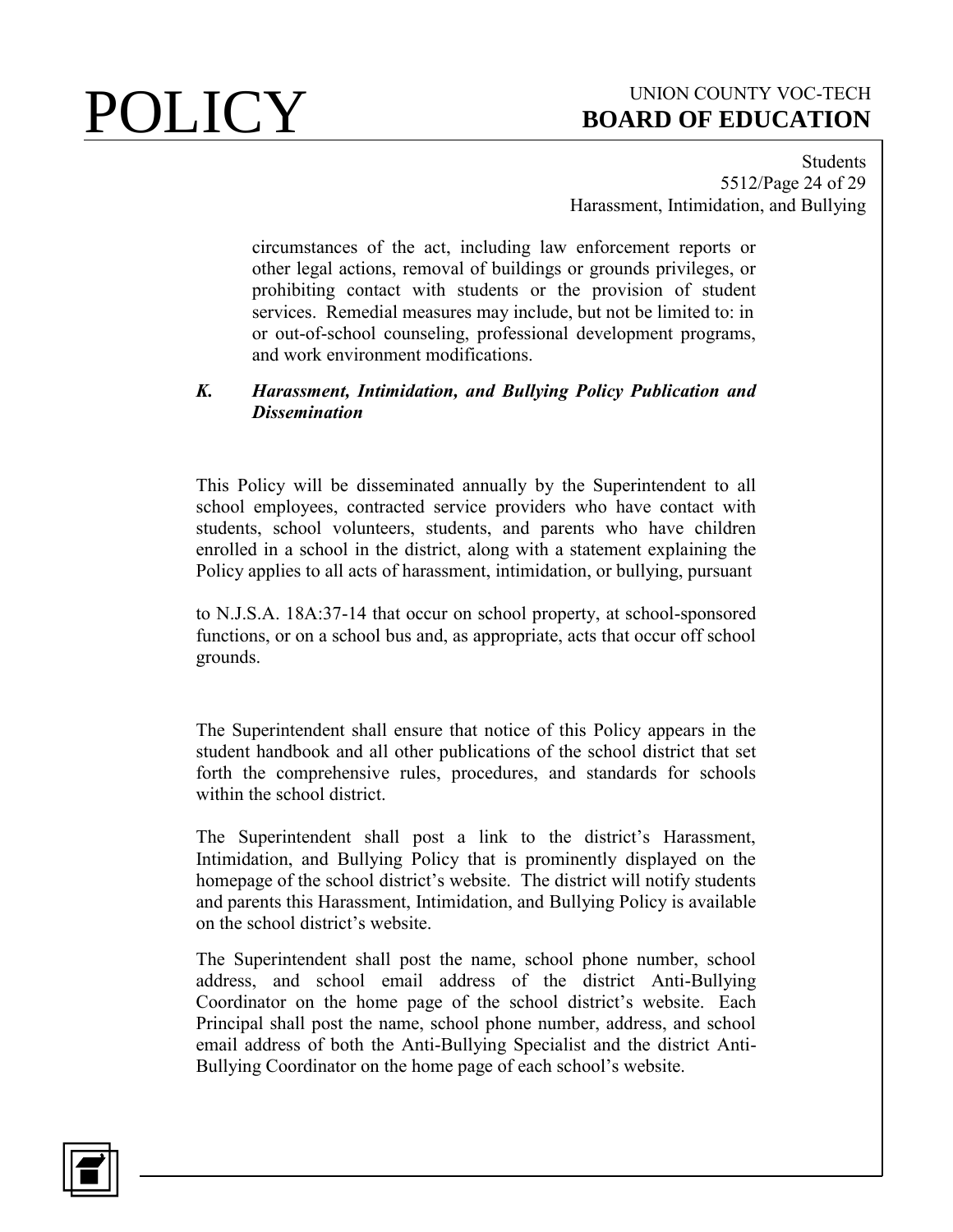Students 5512/Page 25 of 29 Harassment, Intimidation, and Bullying

### *L. Harassment, Intimidation, and Bullying Training and Prevention Programs*

The Superintendent and Principal(s) shall provide training on the school district's Harassment, Intimidation, and Bullying Policy to current and new school employees; including administrators, instructors, student support services, administrative/office support, transportation, food service, facilities/maintenance;contracted service providers; and volunteers who have significant contact with students; and persons contracted by the district to provide services to students. The training shall include instruction on preventing bullying on the basis of the protected categories enumerated in N.J.S.A. 18A:37-14 and other distinguishing characteristics that may inciteincidentsofdiscrimination,harassment,intimidation,orbullying.

Each public school teacher and educational services professionalshall be required to complete at least two hours of instruction in harassment, intimidation, and bullying prevention withineach five yearprofessional

development period as part of the professional development requirement pursuant to N.J.S.A. 18:37-22.d. The required two hours of suicide prevention instruction shall include information on therisk of suicide and incidents of harassment, intimidation, or bullying and information on reducing the risk of suicide in students who are members of communities identified as having members at high risk of suicide.

Each newly elected or appointedBoard members mustcomplete, during the first year of the member's first term, a training program on harassment, intimidation, and bullying in accordance with the provisions of N.J.S.A. 18A:12-33.

The school district shall provide time during the usual school schedule for the Anti-Bullying Coordinator and each school Anti-Bullying Specialist to participate in harassment, intimidation, and bullying training programs.

A school leader shall complete school leader training that shall include information on the prevention of harassment, intimidation, and bullying as required in N.J.S.A. 18A:26-8.2.

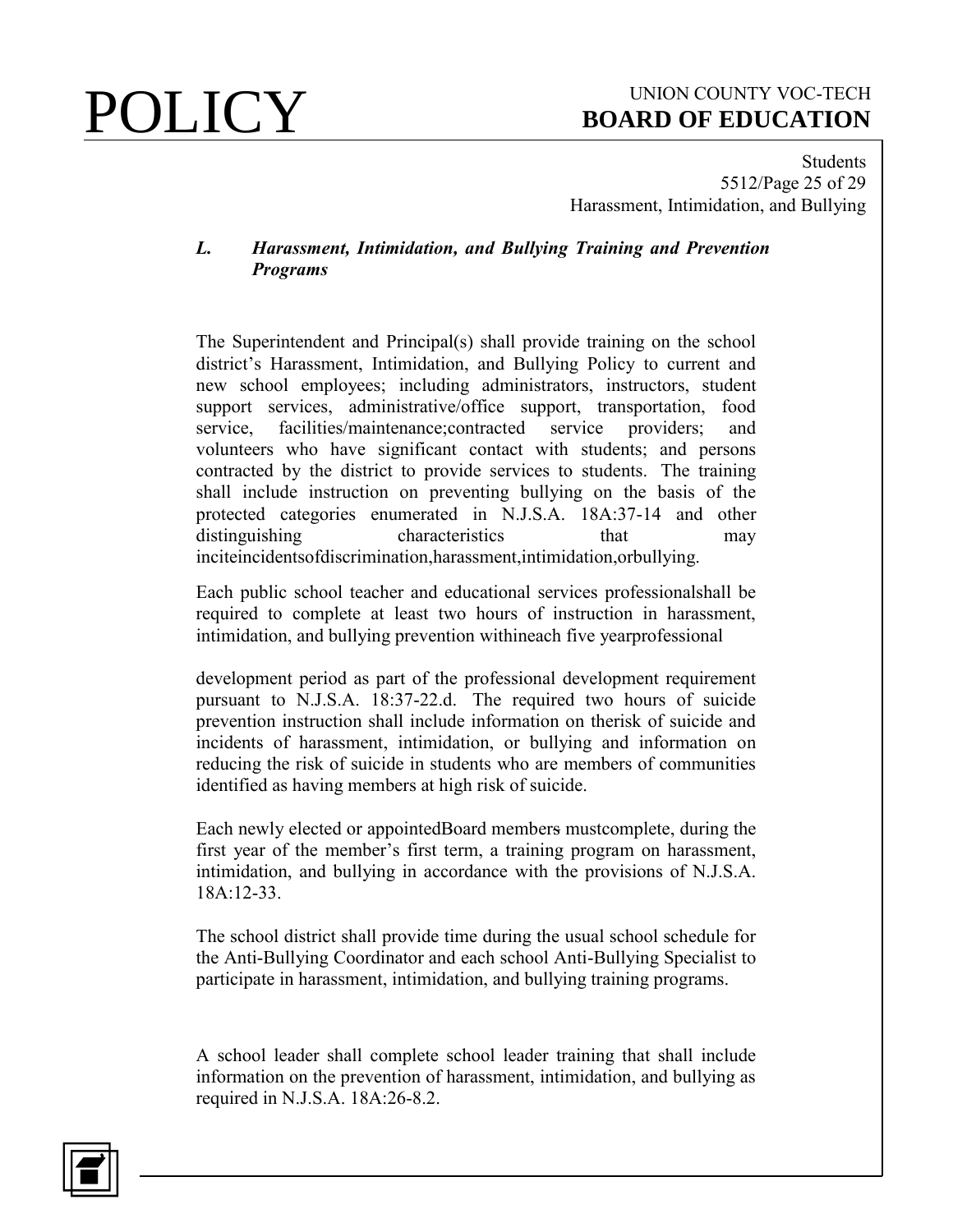Students 5512/Page 26 of 29 Harassment, Intimidation, and Bullying

The school district shall annually observe a "Week of Respect" beginning with the first Monday in October. In order to recognize the importance of character education, the school district will observe the week by providing age-appropriate instruction focusing on the prevention of harassment, intimidation, and bullying as defined in N.J.S.A. 18A:37-14. Throughout the school year the district will provide ongoing age-appropriate instruction on preventing harassment, intimidation, or bullying, in accordance with the Core Curriculum Content Standards, pursuant to N.J.S.A. 18A:37-29.

The school district and each school in the district will annually establish, implement, document, and assess harassment, intimidation, and bullying prevention programs or approaches, and other initiatives in consultation with school staff, students, administrators, volunteers, parents, law enforcement, and community members. The programs or approaches and other initiatives shall be designed to create school-wide conditions to prevent and address harassment, intimidation, and bullying in accordance with the provisions of N.J.S.A. 18A:37-17 et seq.

### *M. Harassment, Intimidation, and Bullying Policy Reevaluation, Reassessment and Review*

The Superintendent shall develop and implement a process for annually discussing the school district's Harassment, Intimidation, and Bullying Policy with students.

The Superintendent, Principal(s), and the Anti-Bullying Coordinator, with input from the schools' Anti-Bullying Specialists, shall annually conduct a reevaluation, reassessment, and review of the Harassment, Intimidation, and Bullying Policy, and any report(s) and/or finding(s) of the School Safety/School Climate Team(s). The Superintendent shall recommend to the Board necessary revisions and additions to the Policy consistent with N.J.S.A. 18A:37-15.c., as well as to harassment, intimidation, and bullying prevention programs and approaches based on the findings from the evaluation, reassessment, and review.

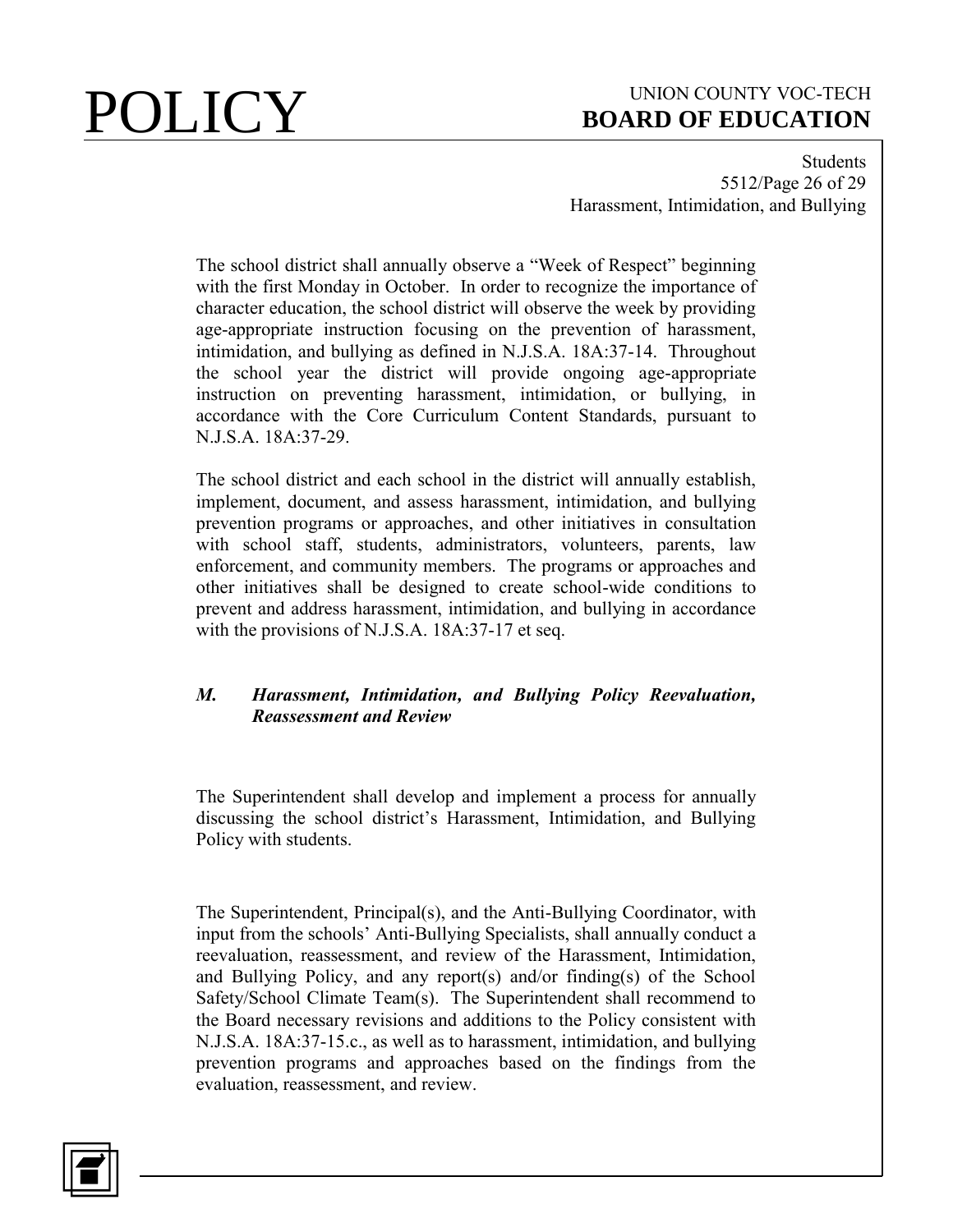Students 5512/Page 27 of 29 Harassment, Intimidation, and Bullying

### *N. Reports to Board of Education and New Jersey Department of Education*

The Superintendent shall report two times each school year, between September 1 and January 1 and between January 1 and June 30 at a public hearing all acts of violence, vandalism, andharassment, intimidation, and bullying which occurred during the previous reporting period in accordance with the provisions of N.J.S.A. 18A:17-46. The information shall also be reported to the New Jersey Department of Education in accordance with N.J.S.A. 18A:17-46.

### *O. School and District Grading Requirements*

Each school and each district shall receive a grade for the purpose of assessing their efforts to implement policies and programs consistent with the provisions of N.J.S.A. 18:37-13 et seq. The grade received by a school and the district shall be posted on the homepage of the school's website and the district's website in accordance with the provisions of N.J.S.A. 18A:17-46. A link to the report that was submitted by the Superintendent to the Department of Education shall also be available on the school district's website. This information shall be posted on the websites within ten days of receipt of the grade for each school and the district.

## *P. Reports to Law Enforcement*

Some acts of harassment, intimidation, and bullying may be bias-related acts and potentially bias crimes and school officials must report to law enforcement officials either serious acts or those which may be part of a larger pattern in accordance with the provisions of the Memorandum of Agreement Between Education and Law Enforcement Officials.

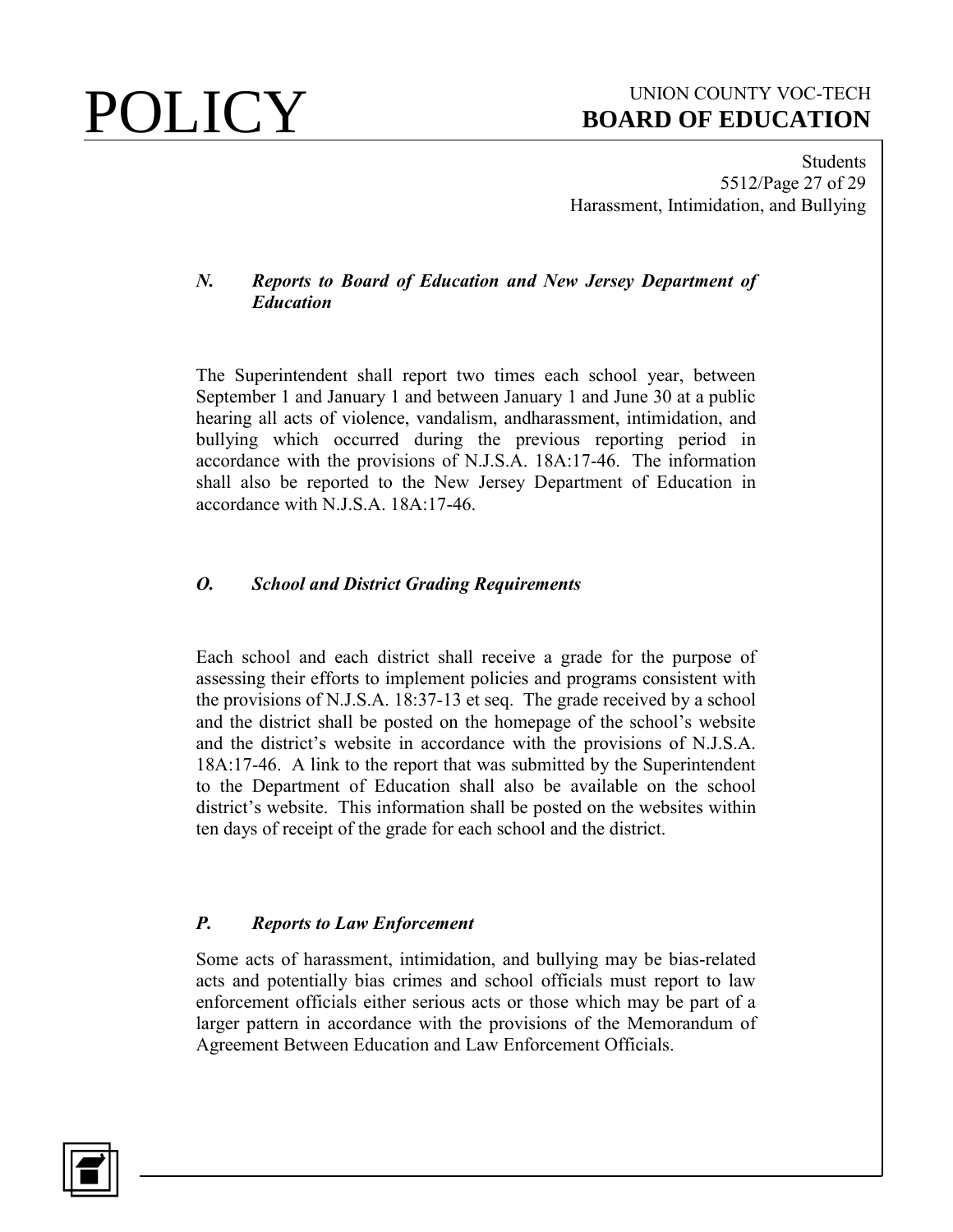Students 5512/Page 28 of 29 Harassment, Intimidation, and Bullying

## *Q. Collective Bargaining Agreements and Individual Contracts*

Nothing in N.J.S.A. 18A:37-13.1 et seq. may be construed as affecting the provisions of any collective bargaining agreement or individual contract of employment in effect on the Anti-Bullying Bill of Rights Act's effective date (January 5, 2011). N.J.S.A. 18A:37-30.

The Board of Education prohibits the employment of or contracting for school staff positions with individuals whose criminal history record check reveals a record of conviction for a crime of bias intimidation or conspiracy to commit or attempt to commit a crime of bias intimidation.

## *R. Students with Disabilities*

Nothing contained in N.J.S.A. 18A:37-13.1 et seq. may alter or reduce the rights of a student with a disability with regard to disciplinary actions or to general or special education services and supports. N.J.S.A. 18A:37-32.

## *S. Approved Private Schools for Students with Disabilities (APSSD)*

In accordance with the provisions of N.J.A.C.  $6A:16-7.7(a).2.x.(2)$ , the Board of Education shall investigate a complaint or report of harassment, intimidation, or bullying, pursuant to N.J.A.C. 6A:16-7.7(a).2.ix. and Section G. of this Policy, occurring on Board of Education school buses, at Board of Education school-sponsored functions, and off school grounds involving a student who attends an APSSD. The investigation shall be conducted by a Board of Education Anti-Bullying Specialist, in consultation with the APSSD.

The school district shall submit all subsequent amended Harassment, Intimidation, and Bullying Policies to the Executive County Superintendent of Schools within thirty days of Board adoption.